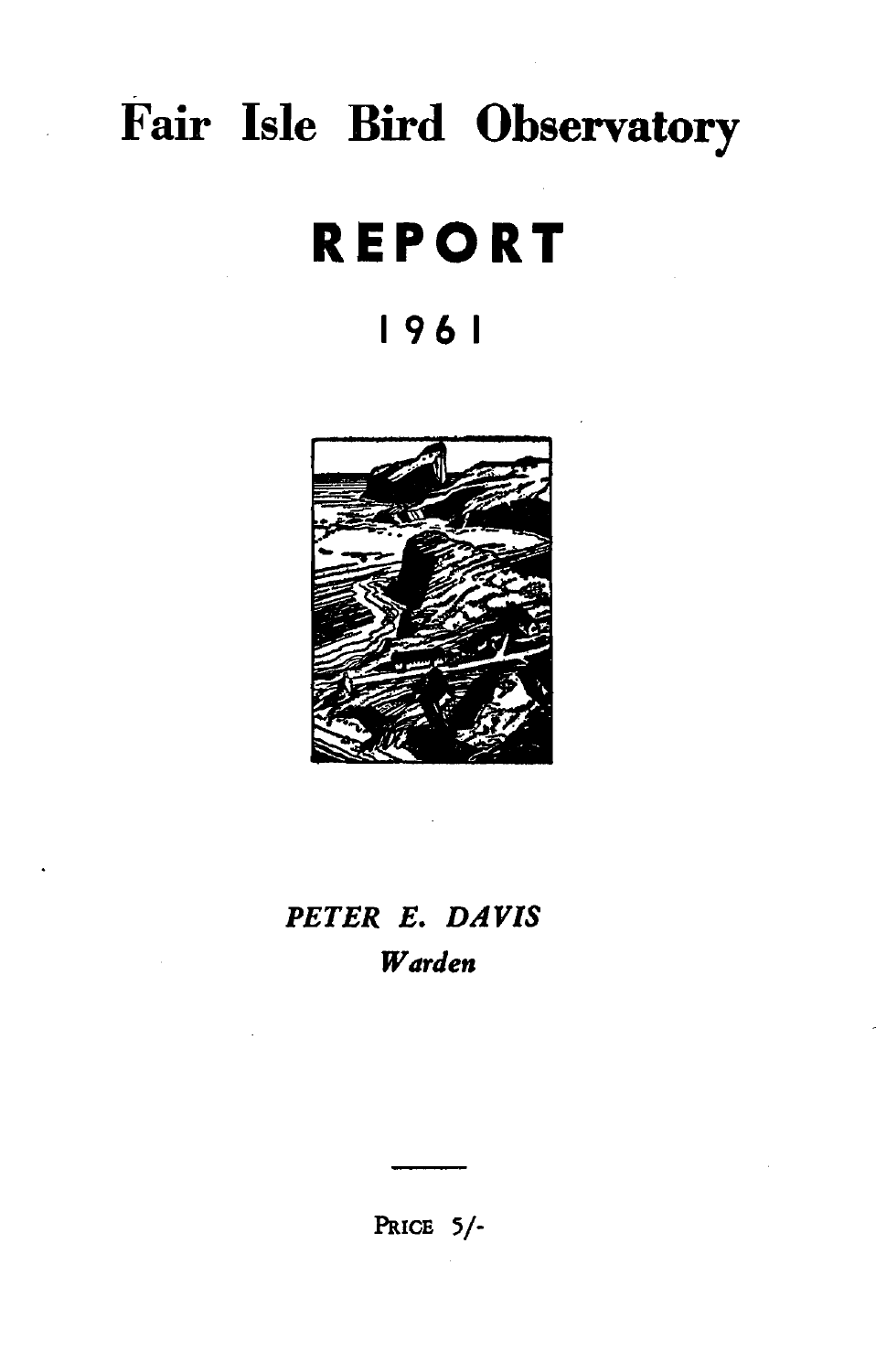# *Fair Isle Bird Observatory Trust*

#### *Trustees*

Dr James W. Campbell; Dr John Berry; Mr A. G. S. Bryson; Dr F. Fraser Darling; Mr James Fisher; Col. W. M. Logan Home; Cmdr. Sir G. Hughes-Onslow, R.N.; Mr G. T. Kay; Professor M. F. M. Meiklejohn; Col. R. Meinertzhagen; Mr E. M. Nicholson; Mr Peter Scott; Dr A. C. Stephen; Sir A. Landsborough Thomson; Professor V. C. Wynne-Edwards.

*Chairman* :- Sir Arthur B. Duncan.

*Hon. Secretary:-Mr* George Waterston, 21 Regent Terr., Edinburgh 7. Hon. Treasurer: - Mr Ian R. Pitman, 48 Castle Street, Edinburgh 2.

Warden :--- Mr Peter E. Davis, The Bird Observatory, Fair Isle, Shetland. (Tel.: Fair Isle 8).

*Solicitors* :-J. & F. Anderson, W.S., 48 Castle Street, Edinburgh 2. *Auditors* :-Lindsay, Jamieson and Haldane, C.A., 24 St Andrew Square, Edinburgh.

*Bankers* :--The Bank of Scotland, 64 George Street, Edinburgh, 2.

*ANNUAL SUBSORIPTION* - *"Friend of Fair Isle"* - *ONE GUINEA.* 

Please support by Donation or Legacy-

#### THE FAIR ISLE BIRD OBSERVATORY ENDOWMENT FUND.

With the generous help of the Pilgrim Trust, the Observatory Trustees have established an Endowment Fund for Ornithology and Bird Preservation in Scotland. The objects are :- To establish the Fair Isle Bird Observatory on a permanent financial basis; to extend Fair Isle research methods to other stations in Scotland; and finally to develop Bird Sanctuaries and Bird Protection in general.

Capital subscribed to the Fund will be held as a permanent Endowment by the Trustees and cannot be spent. Income from the Fund wiU be carefully used by the Bird Observatory Executive Committee in keeping with the above objects.

Please write to the Hon. Secretary for particulars.

GEORGE WATERSTON, *Hon. Secretary.* 

21 Regent Terrace, EDINBURGH 7.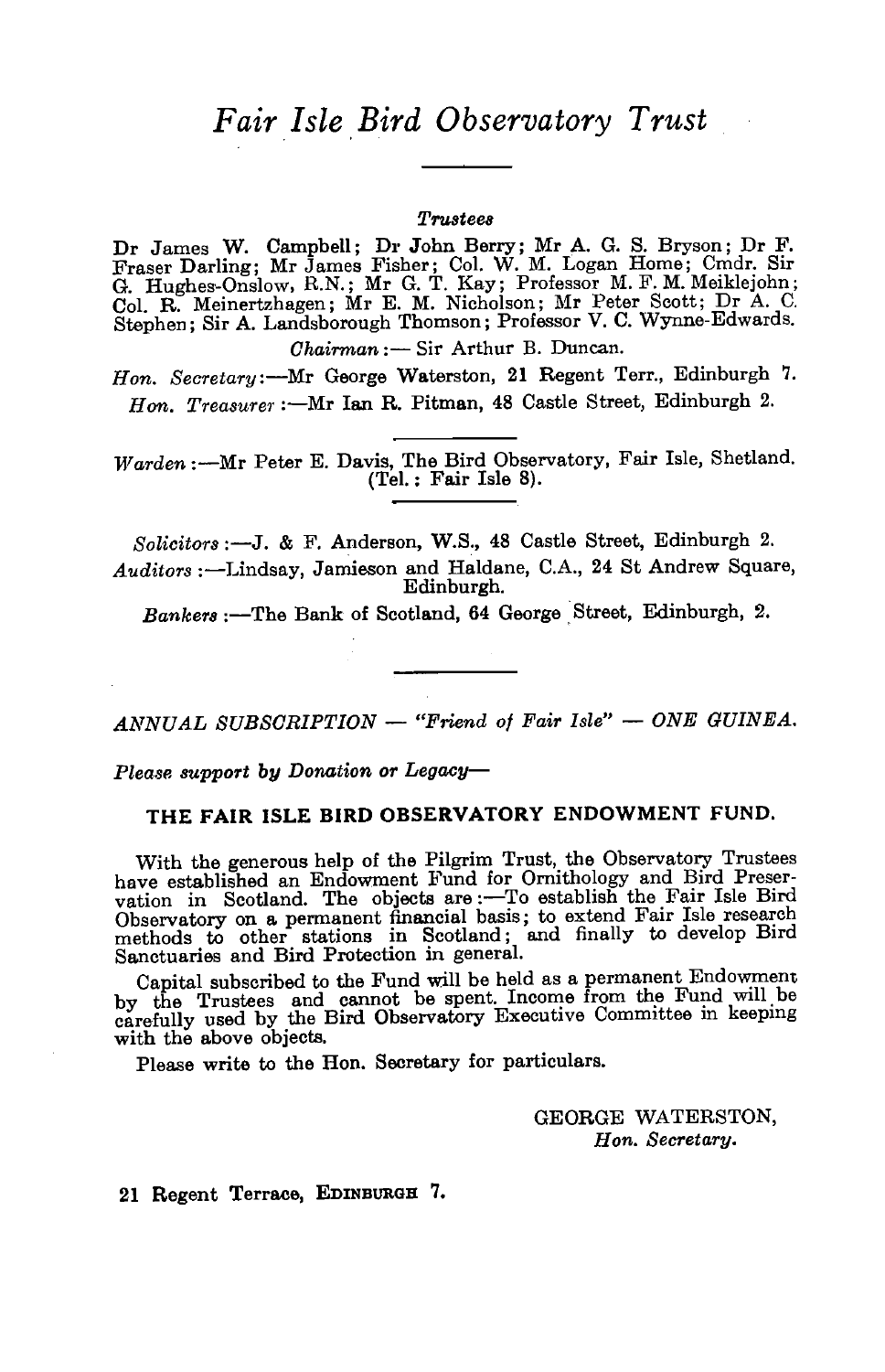## *FAIR ISLE BIRD OBSERVATORY TRUST*

# **Annual Report for 1961**

### FOREWORD

I AM glad to say we have been able to produce our Annual Report a bit more promptly this year. You will see from its pages that the Bird Observatory continues to provide visitors to the island not only with opportunities of seeing some of our rarer British birds, but also of learning all the modern techniques employed at Bird Observatories for trapping, examining, weighing and ringing. Under the expert tuition of Peter Davis and his Assistant Warden, young birdwatchers can learn all the correct methods of handling and ringing live birds and thus qualify for a B.T.O. Ringing Permit. .

The scientific importance of the work at Fair Isle continues to justify itself and it is a remarkable fact that details of some thirty-four rare birds were submitted to the British Bird Rarity Records Committee.

To maintain the high standard set by the Bird Observatory we still require many more annual subscribers--"Friends of Fair Isle." If you know of anyone who might be interested in making an annual subscription, or a donation, or possibly leaving us a legacy-do please use your persuasive powers.

I cannot close this brief Foreword without mentioning our great indebtedness to the Staff at the Hostel for their excellent work during the year: to Peter and Angela Davis, Gordon Barnes (Assistant Warden), and Miss Pat Adams (Cook/ Caterer). Their unfailing cheerfulness under all conditions makes a visit to Fair Isle such a real pleasure.

And now-out with your cheque book and send us your guinea subscription!

> ARTHUR B. DUNCAN, *Chairman.*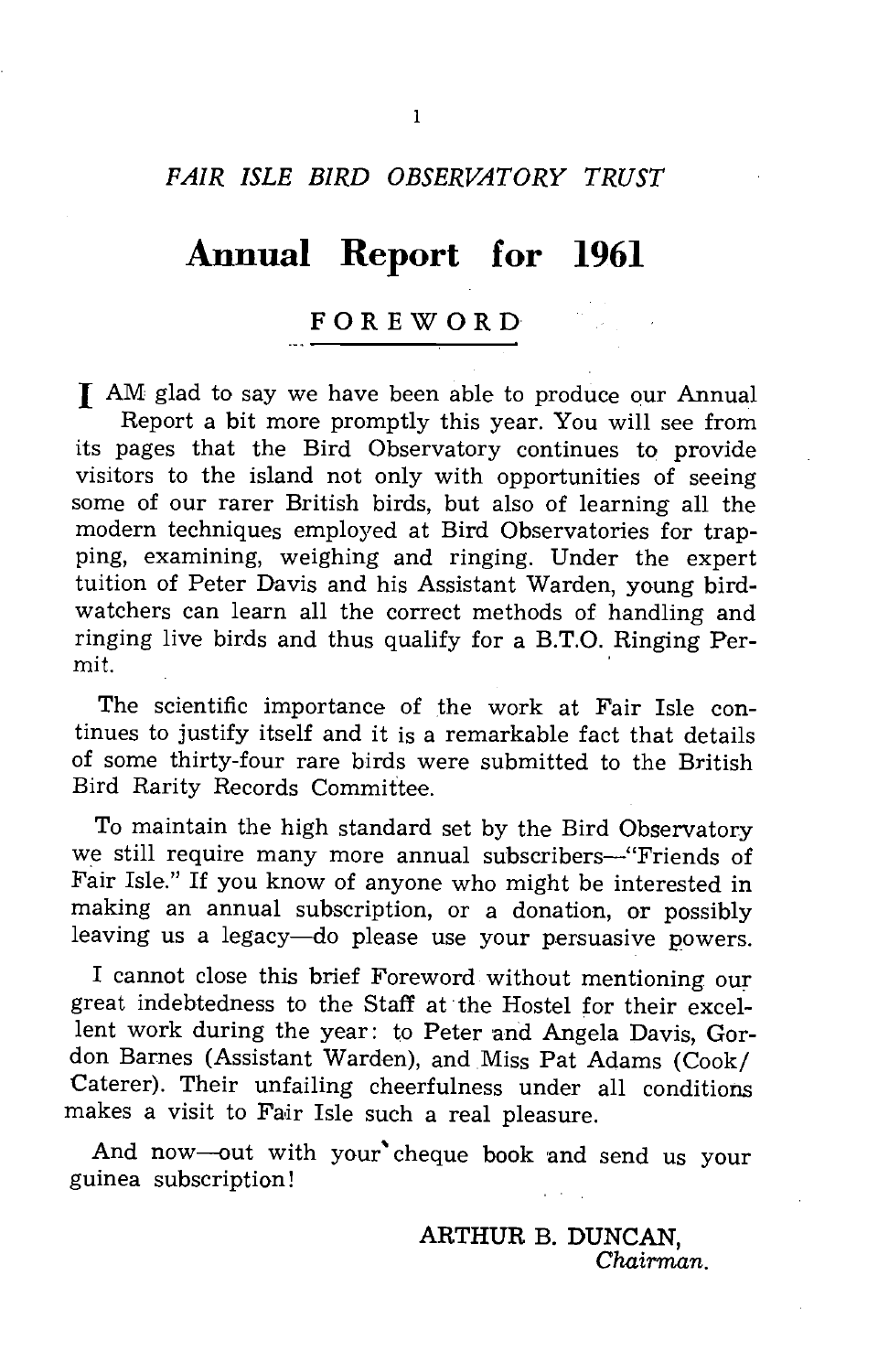### *FAIR ISLE BIRD OBSERVATORY TRUST*

## **TREASURER'S REPORT**

The overall picture is much the same as that in last year's accounts and shows a good profit for the year, part of which has been utilised in writing down the 'value of *Furniture* and *Fittings* from £485 to £300. I will take the accounts in the order they appear.

#### 1. *Hostel Account.*

The hostel has had another very good year which is reflected in the increase in board and booking fees, and in the profit of £216 carried to the Trust Revenue account. This profit was achieved in spite of the fact that we have this year for the first time charged against the hostel a figure of £101 for *Repairs and Renewals.* In previous years this item has been entered as a direct charge against Trust revenue, but it was pointed out by the Auditors that the greater part of the goods and work concerned was for: the needs of. the hostel and should be charged against Hostel profits. This has accordingly been done, and the comparative figures for 1960 similarly adjusted for easier reference.

Angela 'and Peter Davis have once more done a marvellous job and I cannot leave the subject of the Hostel without thanking them once more for the trouble they take in saving us work by good book-keeping, and for their excellent management, which has resulted in yet another profitable year.

#### *2. Trust Revenue Account.*

There is little here to comment on. Revenue has remained much the same, except that legacies and donations were down by £200 and Hostel profits correspondingly up. On the debit side everything is much in line with 1960 with the exception of the further writing down of furniture to which I have already referred.

#### *3. Balance Sheet.*

The Balance Sheet presents a far more healthy picture than ever before. On the Assets side of the Sheet it is difficult to put a true value on the first two, and possibly even three, items. All three have been written down in the past, but who is to say what value, if any, would attach to the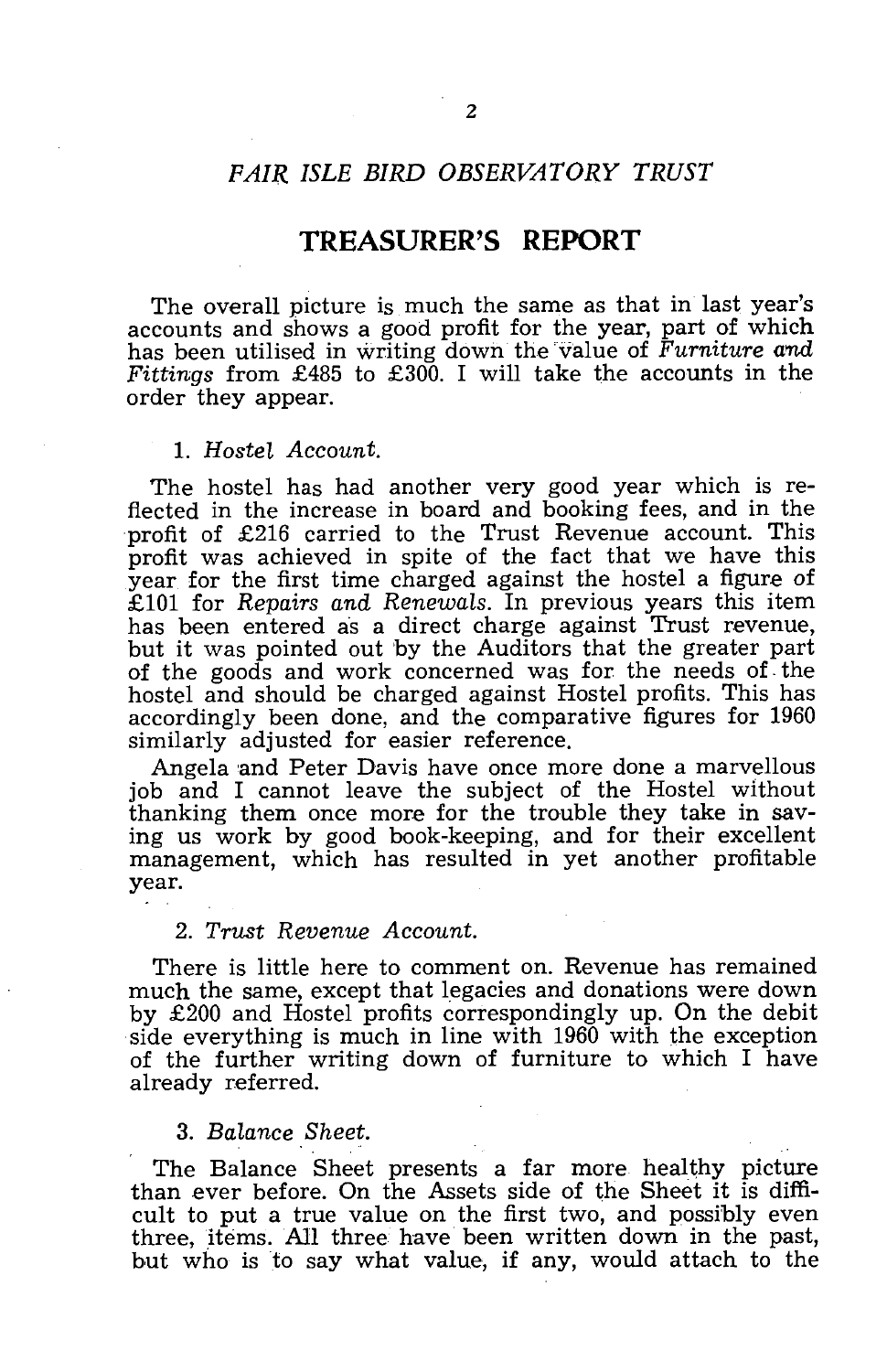buildings, or even the furniture, in the event of Fair Isle being evacuated? We hope this will not happen, but it remains a future possibility, and my own view is that we should continue to write these values down out of profits, if any, at least for another year or two. The Savings Bonds will be worth face value in 1970, and we continue to hold them in this fund rather than Endowment as a buffer against future possible losses. The debit balance due to Messrs. J. & F. Anderson, which has been gradually reducing, is now wiped out and a small credit balance achieved. There is £213 in the Hostel account, as cash is always required at the beginning of the year for purchase of foodstuffs and equipment. The Helena Howden Trust position is not material to the Balance Sheet, since the Fair Isle Trustees merely have power to expend money for certain specified purposes, and to draw on the Howden Trust accordingly. This item has been left in this year solely to show last year's debit figure but will be omitted in future years.

I think we can congratulate ourselves on having cleaned up the Balance Sheet as a result of recent years' profits and that we can hope for better things to come, *but* I *again remind you that although the immediate future* of *the Bird Observatory Trust depends on the subscriptions* of *Friends*  of *Fair Isle, the ultimate future depends on a substantial increase in the Endowment Fund by donation or legacy.* 

A short statement of the present Endowment fund position follows the Balance Sheet.

The Helena Howden fund is held by the Bank of Scotland as Trustee to the order of the Fair Isle Trustees, who can draw upon both capital and income for the purpose of establishing or helping to establish a bird sanctuary (or sanc-<br>tuaries) in Scotland. To date the capital has not been drawn on since no suitable project has arisen, but income has been used, in conjunction with other bodies, such as the Royal Society for the Protection of Birds, for various minor projects such as the erection of notice boards, the destruction of rats on various islands in the Forth and elsewhere, and a grant has now been offered toward the establishment of the Isle of Handa as a permanent Sanctuary. The capital in the Fund has a market value of over £9,000 and the Fair Isle Trustees would be interested in supporting any genuine project which was aimed at establishing a Scottish Sanctuary.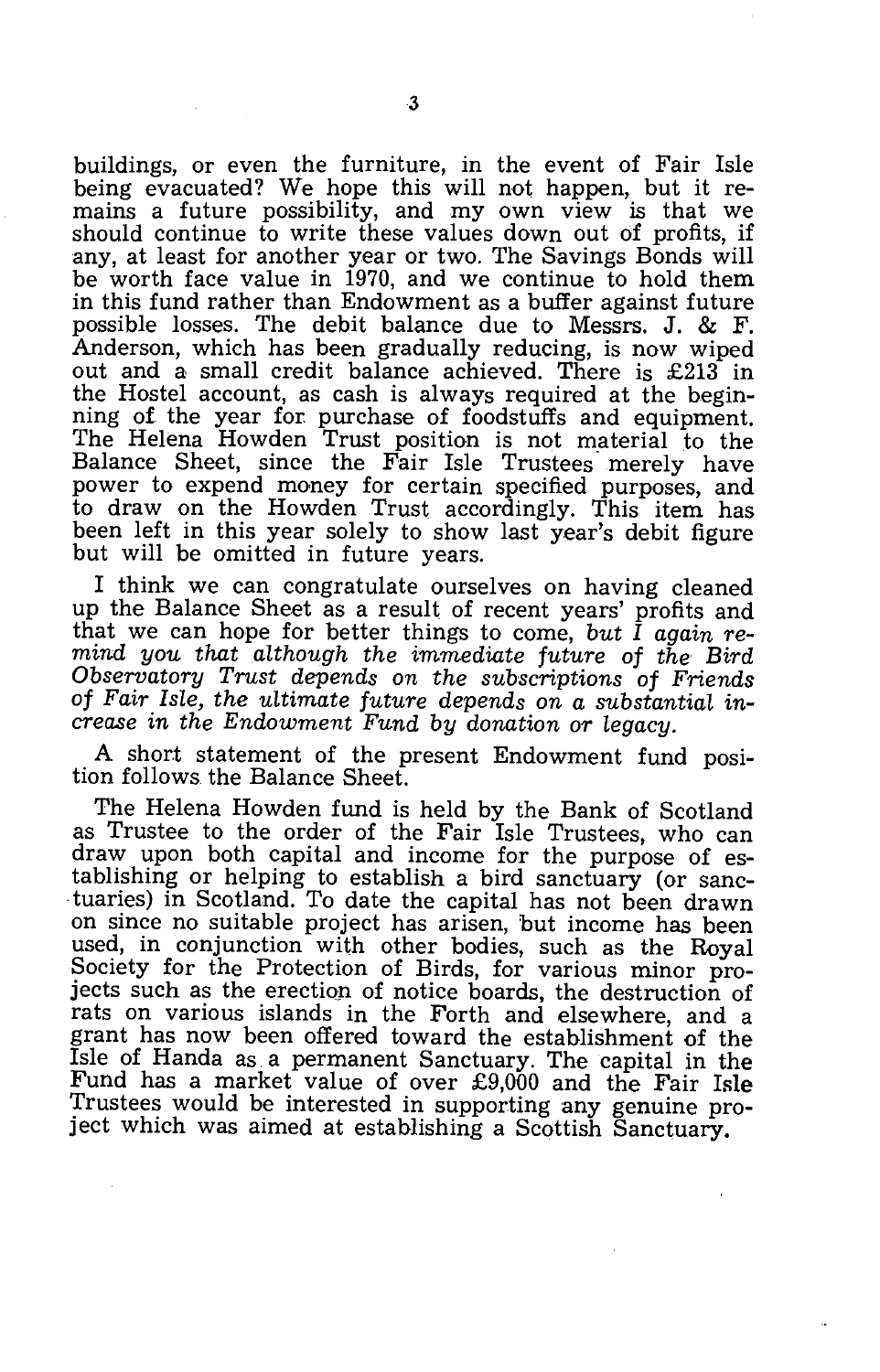# YEAR TO 31st DECEMBER, 1961.

# **I.-Hostel Revenue Account**

| 1960                                                                                                                                                                                         | Expenditure                                                                                                                                                                                                | 1961                                                     |                                                   |                                                    |
|----------------------------------------------------------------------------------------------------------------------------------------------------------------------------------------------|------------------------------------------------------------------------------------------------------------------------------------------------------------------------------------------------------------|----------------------------------------------------------|---------------------------------------------------|----------------------------------------------------|
| £90<br>0<br>0<br>11<br>612<br>11<br>17<br>36<br>6<br>184<br>3<br>6<br>$\overline{2}$<br>8<br>59<br>9<br>5<br>70<br>68<br>0<br>10<br>116<br>5 <sub>1</sub><br>$\overline{2}$<br>0<br>4<br>109 | Stores at 1st January<br>Food Stuffs, Supplies, etc.<br>Telephone<br>Wages and National Insurance<br>Sundry Payments<br>Bird Ringing and Trap Repairs<br>Insurance of Huts<br>Fuel<br>Repairs and Renewals | £93<br>745<br>17<br>235<br>21<br>113<br>60<br>109<br>101 | 0<br>-11<br>19<br>12<br>17<br>12<br>18<br>13<br>4 | 0<br>9<br>10<br>7<br>$\bf{2}$<br>9<br>9<br>10<br>5 |
| 2<br>£1347<br>4<br>$\overline{2}$<br>18<br>18<br>£1366<br>0<br>6                                                                                                                             | Profit for Year                                                                                                                                                                                            | £1499<br>216<br>£1715 18                                 | 11<br>7                                           | 1<br>5<br>6                                        |
| 1960                                                                                                                                                                                         | Income                                                                                                                                                                                                     | 1961                                                     |                                                   |                                                    |
| £1195<br>7<br>10<br>3<br>32<br>8<br>45<br>9<br>0                                                                                                                                             | Board and Booking Fees<br>Miscellaneous Receipts<br>Donations towards Repairs to                                                                                                                           | £1627<br>13                                              | -3<br>15                                          | €<br>6                                             |
| 93<br>0<br>0                                                                                                                                                                                 | Traps damaged by Winter Gales 0<br><b>Stores</b>                                                                                                                                                           | 75                                                       | U<br>0                                            | €<br>0                                             |
| £1366<br>0                                                                                                                                                                                   |                                                                                                                                                                                                            | £1715                                                    | -18                                               | 6                                                  |

# **2.-Trust Revenue Account**

|          | 1960 |              | Expenditure                                                                     | 1961   |     |     |
|----------|------|--------------|---------------------------------------------------------------------------------|--------|-----|-----|
| £521     | 9    | 0            | Wages and National Insurance $\text{\pounds}621$ 19 10                          |        |     |     |
| 6        | 6.   | 0            | Rents, Rates and Taxes, and Insurance 8 15                                      |        |     | 0   |
| 172      | 0    | $\mathbf{1}$ | Printing, Stationery, etc.                                                      | 113 14 |     | 2   |
| 33       |      | 3 10         | Interest Paid<br><b><i>Charles Committee States</i></b><br>$\cdots$<br>$\cdots$ | 30     | 0   | 7   |
| 156      | 4    | $\bf{0}$     | Travelling Expenses-Hostel                                                      | 76     | 4   | 8   |
| 0        | 0    | 0            | Travelling Expenses, J. & F. Anderson 78 9                                      |        |     | 0   |
| 8        | 8    | 0            | Repairs and Renewals                                                            |        | 917 | 2   |
| $\theta$ | 0    | 0            | Amount written off Furniture,                                                   |        |     |     |
|          |      |              | Furnishings etc.                                                                | 185    | o   | 0   |
| 79       |      | 6            | Expenses of Administration<br>$\cdots$                                          | 98     | 8   | 0   |
| £976.    | -12  | 5            |                                                                                 | £1222  | 8   | 5   |
| 399      | 4    | 7            | Profit carried to Balance Sheet                                                 | 257 15 |     | 5   |
|          |      |              |                                                                                 |        |     |     |
| £1375    |      |              |                                                                                 | £1480  | 3   | -10 |
|          |      |              |                                                                                 |        |     |     |

- 
- 
-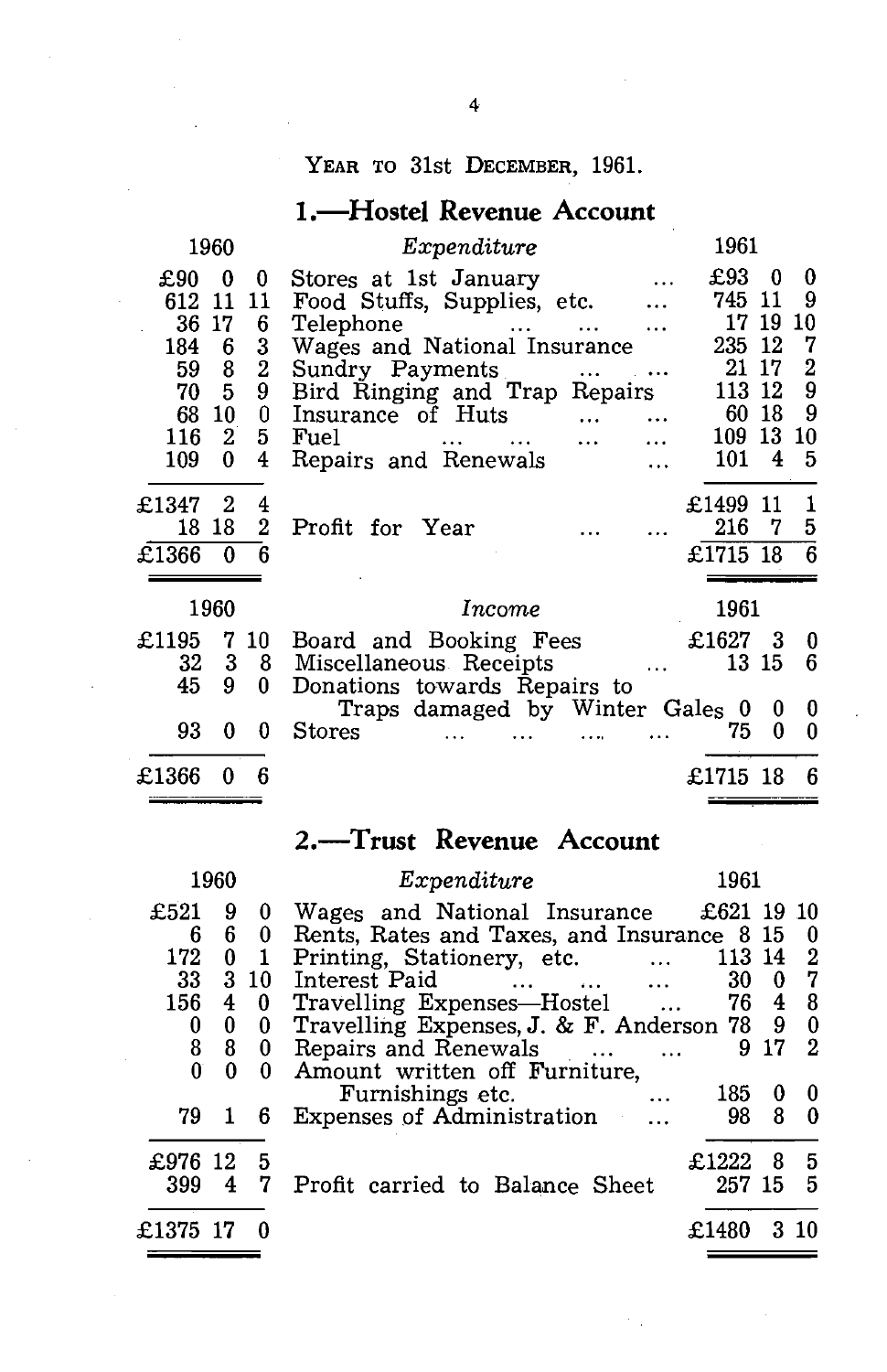|              | 1960                    |                  | Income                                                                                             |          | 1961                     |                |                  |
|--------------|-------------------------|------------------|----------------------------------------------------------------------------------------------------|----------|--------------------------|----------------|------------------|
| £467         | -4                      |                  | 1 Subscriptions                                                                                    |          | £539                     | 8              | 8                |
| 337 15       |                         | 3                | Subscriptions<br>Income Tax Recovered                                                              |          | 371                      | 5              | 4                |
|              | 11 16                   | $\mathbf{0}$     | Income Tax Recovered<br>Interest on Savings Bonds                                                  |          | - 11                     | 16             | $\boldsymbol{0}$ |
| 130          | $\overline{\mathbf{3}}$ | 6                | Interest on Bartings Theorem<br>Income from Endowment Fund<br>Legacy Received<br>Donation Received |          | 141                      | 6.             | $\overline{5}$   |
| 310 0        |                         | $\bf{0}$         |                                                                                                    |          | 200                      | $\bf{0}$       | $\bf{0}$         |
| 100          | $\bf{0}$                | $\bf{0}$         |                                                                                                    |          | - 0                      | 0              | $\bf{0}$         |
|              | 18 18                   | $\boldsymbol{2}$ | Profit on Hostel for 1961                                                                          |          | 216                      | $\overline{7}$ | 5                |
| £1375 17     |                         | 0                |                                                                                                    |          | £1480                    |                | 310              |
|              |                         |                  |                                                                                                    |          |                          |                |                  |
|              |                         |                  | Balance Sheet as at 31st December, 1961.                                                           |          |                          |                |                  |
|              | 1960                    |                  | Liabilities                                                                                        |          | -- 1961                  |                |                  |
| £1066 15     |                         | 3                | Capital Account-Balance per                                                                        |          |                          |                |                  |
|              |                         |                  | last Balance Sheet                                                                                 |          | $$ £1465 19 10           |                |                  |
| 399 4 7      |                         |                  | Profit from Trust Revenue Account 257 15                                                           |          |                          |                | 5                |
| 122          |                         | $9\quad 6$       | Miss Helena Howden's Trust $\ldots$ 0 0                                                            |          |                          |                | 0                |
|              |                         |                  | 8 6 11 Sundry Creditors<br>279 15 10 Balance due to Messrs J. & F.                                 | $\ldots$ | $\bf{0}$                 | 0              | 0                |
|              |                         |                  |                                                                                                    |          |                          |                |                  |
|              |                         |                  | Anderson, W.S.                                                                                     |          | $\overline{\phantom{0}}$ | 0              | $\boldsymbol{0}$ |
| £1876 12     |                         | 1                |                                                                                                    |          | £1723 15                 |                | 3                |
|              | 1960                    |                  | Assets                                                                                             |          | 1961                     |                |                  |
| $\pounds200$ | 0                       | 0                |                                                                                                    |          |                          | $\bf{0}$       | 0                |
| 485          | 0                       | 0                | Buildings, Traps, etc. written down £200<br>Furniture, Furnishings etc. at                         |          |                          |                |                  |
|              |                         |                  | Fair Isle, as written down                                                                         |          | <b>300</b>               | $\bf{0}$       | 0                |
| 150          | 0                       | 0                | Scientific Equipment, as do.                                                                       |          | 150                      | $\theta$       | 0                |
| 619          | $\mathbf{1}$            | $3 -$            | Investment-£642, 3% Savings                                                                        |          |                          |                |                  |
|              |                         |                  | Bonds, 1960/70. (Market Value                                                                      |          |                          |                |                  |
|              |                         |                  | at $31/12/61 - £514$                                                                               |          | 619                      | $\mathbf{1}$   | 3                |
|              |                         |                  |                                                                                                    | $\cdots$ |                          |                |                  |
|              |                         |                  | Consumable Stores-<br>£100<br>- 0                                                                  |          |                          |                |                  |
|              |                         |                  | Food Stuffs<br>0<br>0                                                                              |          |                          |                |                  |
|              |                         |                  | Live Stock<br>40<br>25<br>0<br>0                                                                   |          |                          |                |                  |
|              |                         |                  | Fuel<br>$\dddotsc$                                                                                 |          | 75                       | 0              | 0                |
| 93           | 0                       | 0                |                                                                                                    |          |                          |                |                  |
|              |                         |                  | Cash in Bank—<br>$\pounds30$<br>Trust Account<br>5<br>7                                            |          |                          |                |                  |
|              |                         |                  | 3<br>213<br>5                                                                                      |          |                          |                |                  |
|              |                         |                  | Hostel Account                                                                                     |          |                          |                |                  |
|              |                         |                  | £243 12<br>8                                                                                       |          |                          |                |                  |
|              |                         |                  | - 5<br>61<br>9<br>Cash in Hand<br>$\ddotsc$                                                        |          |                          |                |                  |
| 329 10 10    |                         |                  |                                                                                                    |          | 304 18                   |                | 5                |
| 0            | $\mathbf{0}$            | $0 -$            | Balance in hands of Messrs.                                                                        |          |                          |                |                  |
|              |                         |                  | J. & F. Anderson, W.S. at                                                                          |          |                          |                |                  |
|              |                         |                  | 31st December, 1961                                                                                | $\cdots$ |                          | 74 15          | 7                |
|              |                         | 1                |                                                                                                    |          | £1723 15                 |                | 3                |
| £1876 12     |                         |                  |                                                                                                    |          |                          |                |                  |

9th FEBRUARY, 1962. Examined and found correct. (Sgd.) LINDSAY, JAMIESON & HALDANE, C.A.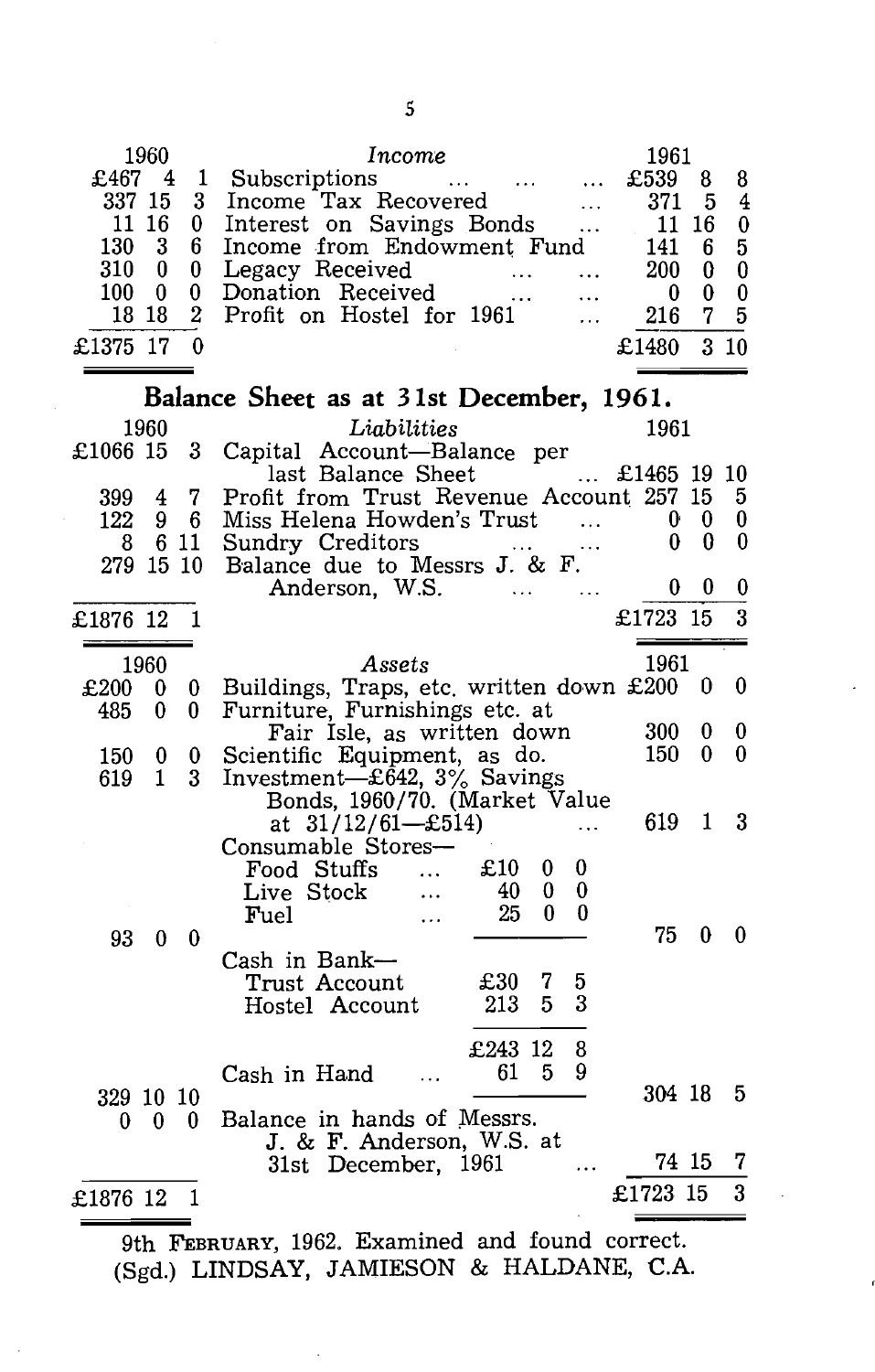## **Fair Isle Endowment Fund.**

(Trustees, Bank of Scotland) *Property and Investments held as at 30th June, 1961* 

|                                                          | Market Value        |  |
|----------------------------------------------------------|---------------------|--|
| 1. 21 Regent Terrace, Edinburgh                          | at 31st Dec., 1961. |  |
| at cost    £3050 0 0                                     |                     |  |
| 2. £4300 $3\%$ Savings Bonds, 1960/70 3659 9 0 £3440 0 0 |                     |  |
| 3. £70, Whitbread & Co., 'A' Ordinary                    |                     |  |
| $\dots$ $\dots$ $\dots$ $313$ 11 0<br><b>Stock</b>       | 490                 |  |
|                                                          |                     |  |
| TOTAL £7023 0 0                                          |                     |  |

*Note:* The Regent Terrace property is the Headquarters of the Scottish Ornithologists' Club, the Royal Society for the Protection of Birds (Scottish Office), and the Fair Isle Bird Observatory Trust. As such it is non revenue producing, but all expenses and outgoings are borne by the first named body to whom it is leased. The annual income from the Fund is paid to the Fair Isle Bird Observatory Trustees. The Capital is held in perpetuity.

### **WARDEN'S REPORT FOR 1961**

In 1961 the observatory was functioning from 15th February until the end of the year. It was an outstandingly successful season for visitors, no less than 189 people stayed in the Hostel, for al total of 254 weeks. This is 35 people and 55 weeks more than in 1960. The totals were inflated 'by the fiveweek stay of a party of Royal Engineers, and also by boatdelays in the abnormally windy autumn but even without these windfalls the 1959 record would have been handsomely beaten. The year's visitors included three from Sweden, two from Germany, and one from the U.S.A.

The staff was unchanged from 1960. Pat Adams coped admirably with the increased burden on the catering side; my wife continued to be responsible for the domestic and secretarial work; and Gordon Barnes worked well as Assistant Warden. He left us in early October to take up the tenancy of the vacant croft at Vaasetter, where we wish him every success. His place was taken by Shaun White in October and by Michael Jones in November. Peter Slater assisted with routine bookwork and field-work in August and September.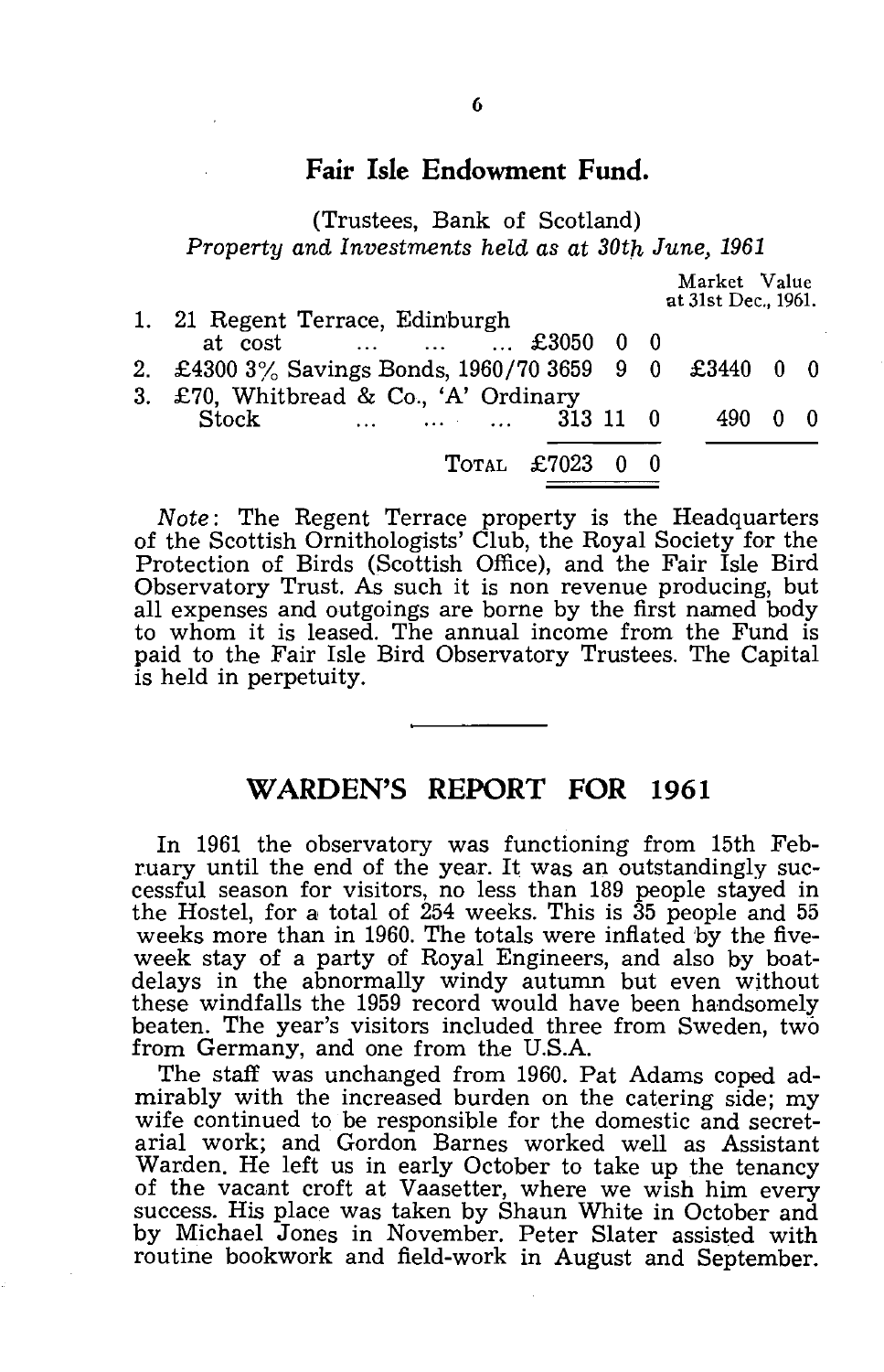# *Island E'Vents*

The death of James Anderson, the young tenant of Vaasetter, who was drowned when his lobster-boat capsized below the North Light on 4th August, came as a great shock to us all. Mercifully the other two men in the boat managed to save themselves, after an incredible ascent of the north side of the Niz. Anderson's body was recovered by a German trawler two days later.

There was a plague of medical emergencies during the year, five of which required the removal of the patient to Lerwick, and the Lerwick lifeboat was twice called to the isle. Fortunately all those involved have made good recoveries.

The island's economy continued to be reasonably prosperous. The croft of Schooltown was rebuilt by the National Trust, and this gave well-paid work to six of the men between May and December. Only one boat fished the lobsters, except in the month before the fatal accident, when two were engaged in this work. The catch was fairly good.

The *Meteor* called twice, with the Islands Cruise on 6th May, and with the Commonwealth Cruise on 25th May. The passengers were not able to land on the second occasion, but a party of islanders went on board. This also happened when the National Trust's first weekend cruise to the Scottish Islands in the *Dunera* called on 24th September. The island knitters had orders which kept them busy all the year, and the weavers easily disposed of what they had made in the winter.

# *A cknowled gments*

The islanders were, as usual, both tolerant and co-operative, and we are grateful to them for many kindnesses.

I should also like to acknowledge, with thanks, the following gifts to the observatory: a bicycle from Miss J. Newton, donations to the library from R. Clive, P. J. Sellar, and J. Young, and mist-net poles from R. H. Dennis .

We continued to enjoy the loan of a collection of birdskins from the Royal Scottish Museum; these were in frequent use both for comparison with trapped birds and for instructional purposes.

### *Non-Ornithological Work*

Several botanists stayed on the isle during the summer and four or five new flowering plants were added to those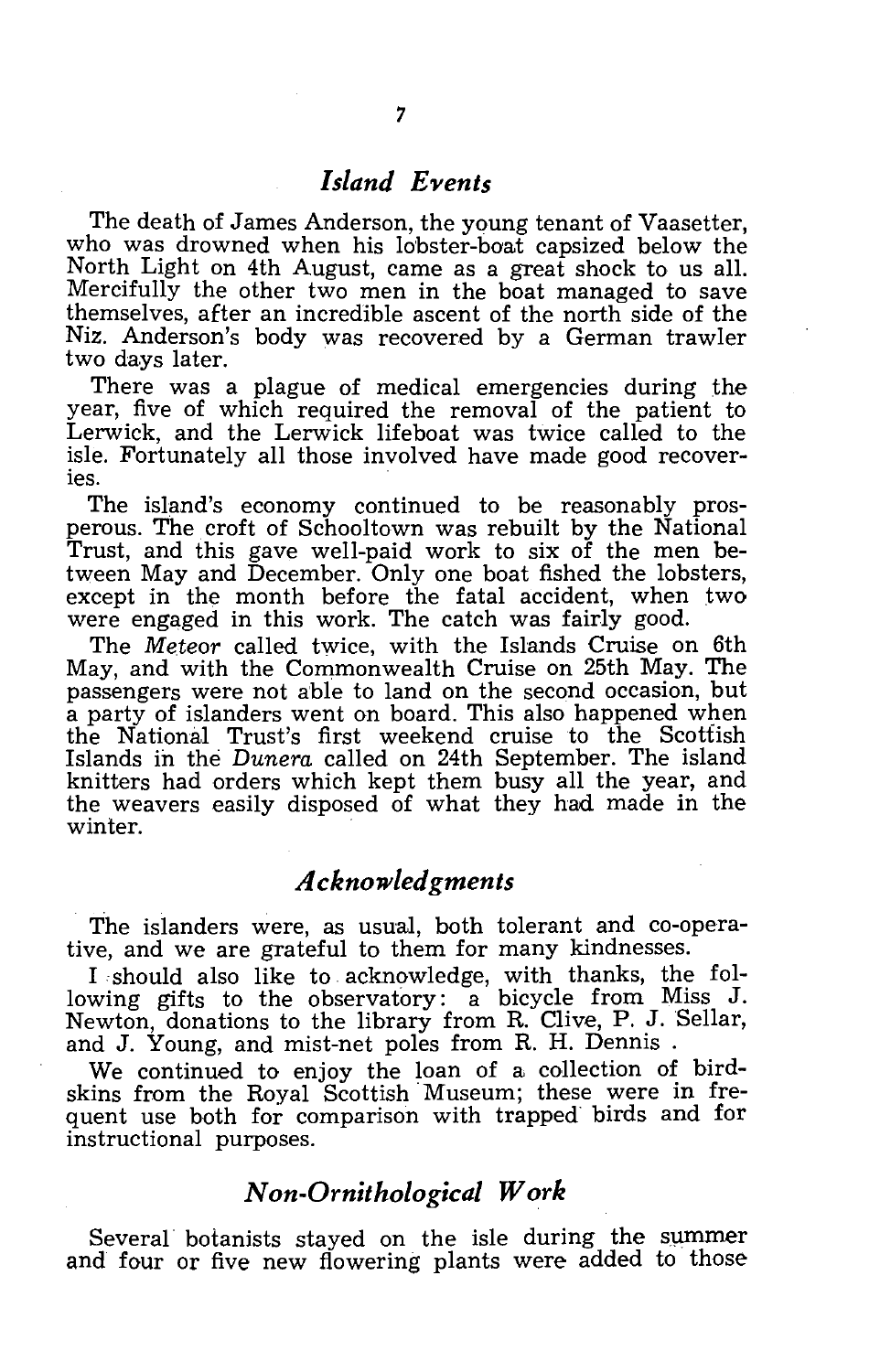already listed in the files. Two workers collected lichens, a group not hitherto studied on the island.

Bernard Nau again collected beetles in late August and September, and the results of his collections and those of earlier workers are being collated by B. L. Sage.

# *Ornithology*

The main work of the observatory continued to be the counting and trapping of passage migrants. The populationstudy of the Arctic Skua occupied most of my time in June, and took priority in July also, but we found time to ring more seabirds than in any previous year. Many visitors were given instruction in ringing methods, and several were able to gain enough experience to qualify for permits. Many more were able to improve their standard of field observation, and to gain experience of rare and difficult species, by taking part in our work; and of course the observatory gains greatly from the presence of so many enthusiastic helpers.

The results were made freely available to the Migration Research Officer and to other students of particular aspects or species. Details of some 34 rare birds were submitted to the Rarity Records Committee.

We explored the possibility of examining migrant birds for traces of radioactivity, but it transpired that the necessary equipment would be far beyond our means. However, Mr L. Salmon of the A.E.R.E. Harwell offered to examine any faeces or corpses of eastern birds likely to have been contaminated by the Russian tests, and we have already made use of this service.

The late Lt. Col. H. G. Brownlow made a detailed statistical analysis of the measurements of birds trapped at Fair Isle, and for the first time we can easily compare our data with good samples from live birds rather than with the often inadequate series from shrunken museum skins. This analysis has been published in the *Bulletin.* 

# *Breeding Birds*

ARCTIC SKUA. The results of the study of this species in 1961 have already appeared in the *Bulletin.* The colony increased by two pairs to sixty-seven pairs. Only two of the breeders remained unringed, and all the chicks were marked. A further eight birds ringed as chicks on the isle, returned to the colony as breeders, bringing the total of such recaptures to forty-six. There has been a tendency for these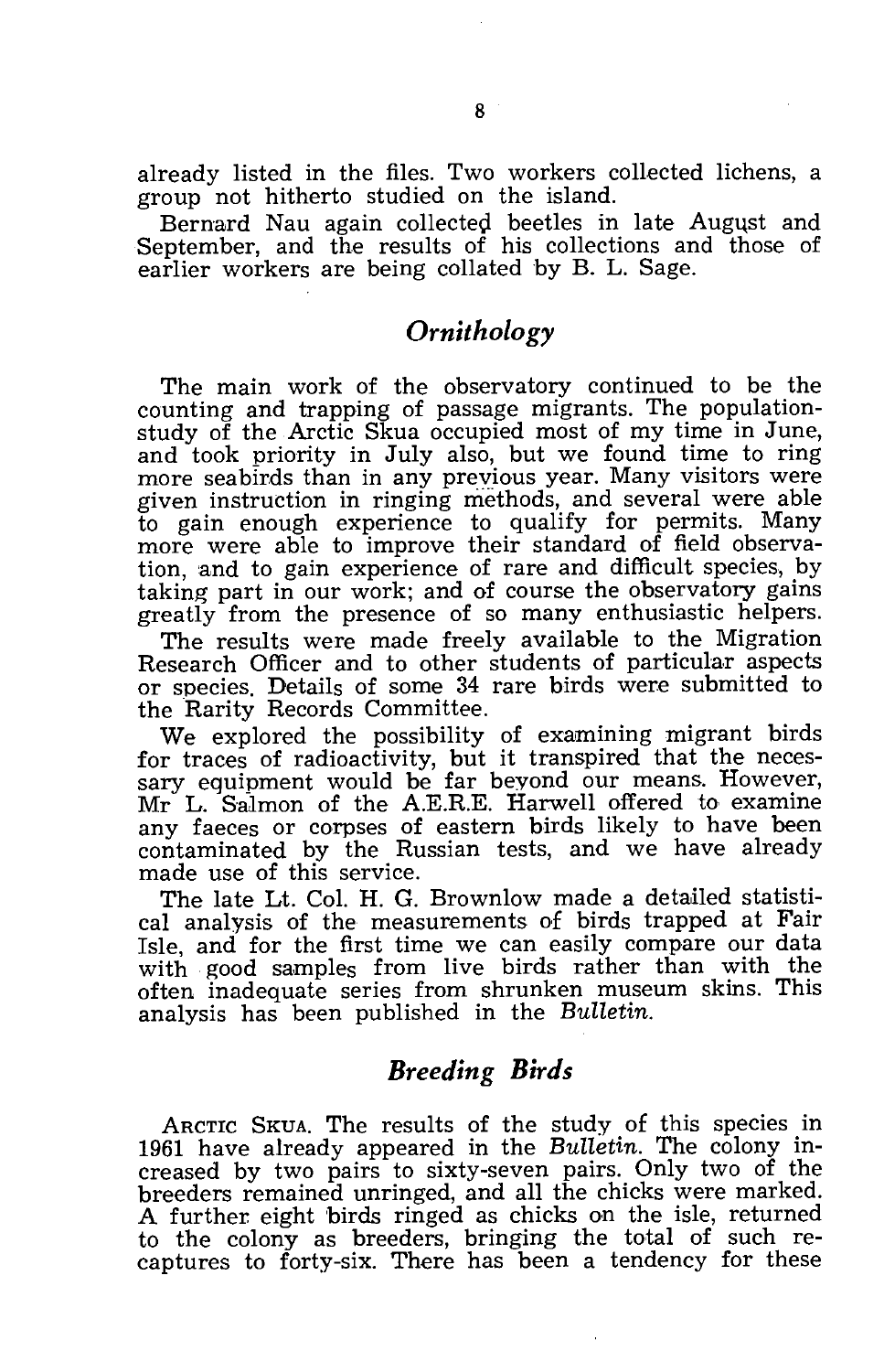young birds to breed for the first time at a more mature age than they did when the colony was smaller; the 1961 additions included two six-year-olds (the only previous sixyear-old to join was in 1960) but no three-year-olds have joined since 1959, though this was the commonest age-group in the early years of the colony.

The birds had a good breeding-season, the success-rate being 66.4% (81 young reared from 122 eggs), rather higher than the average for the previous thirteen years. Losses were from a variety of causes including infertility and breakage of eggs, disease, predation, and heavy rain; but no one of these factors predominated.

Average clutch-size was markedly lower than in most previous years, perhaps as a response to the poor food-supply in 1959 and 1960. Five experienced breeders laid fewer eggs than they had done in earlier years.

Mr Peter O'Donald of Cambridge University was unable to return to the island during the summer, but was engaged in writing up his work on skua genetics.

The loss of colour rings and the difficulty of retrapping experienced birds, together with the unmanageable size of the colony (it has more than doubled in size since colourmarking began), mean that we cannot aim at complete coverage in 1962. However, the results are now considered to be sufficiently complete for publication.

BONXIE. The colony remained stable at twenty pairs, but there were many changes in the matings, and several very late nests were inevitably unsuccessful. There was again some interference with the eggs and young, and the breeding-success figure was one of the lowest on record; only twelve young were reared from 35 eggs.

OTHER BREEDERS. The seabirds in general had a fairly good season, as may be judged from the ringing totals. In a summer of poor weather, the success of the passerines varied greatly; the Rock Pipit and the Twite apparently fared badly, on the other hand the Meadow Pipit had a very good season, and the populations of both this species and of the Skylark continued their increase of recent years. The Meadow Pipit must now rival the Wheatear (which had an indifferent year) as our commonest small bird. Bad weather and other demands on our time prevented a complete census of singing Wrens, but the indications were that the population was low despite a very mild winter in 1960-61.

The pair of Peregrines again bred, in an accessible site at Gunnawark; they reared one chick. Three pairs of Corncrakes nested, two of Ringed Plovers, and four of Ravens. Lapwings increased from about ten to about sixteen pairs,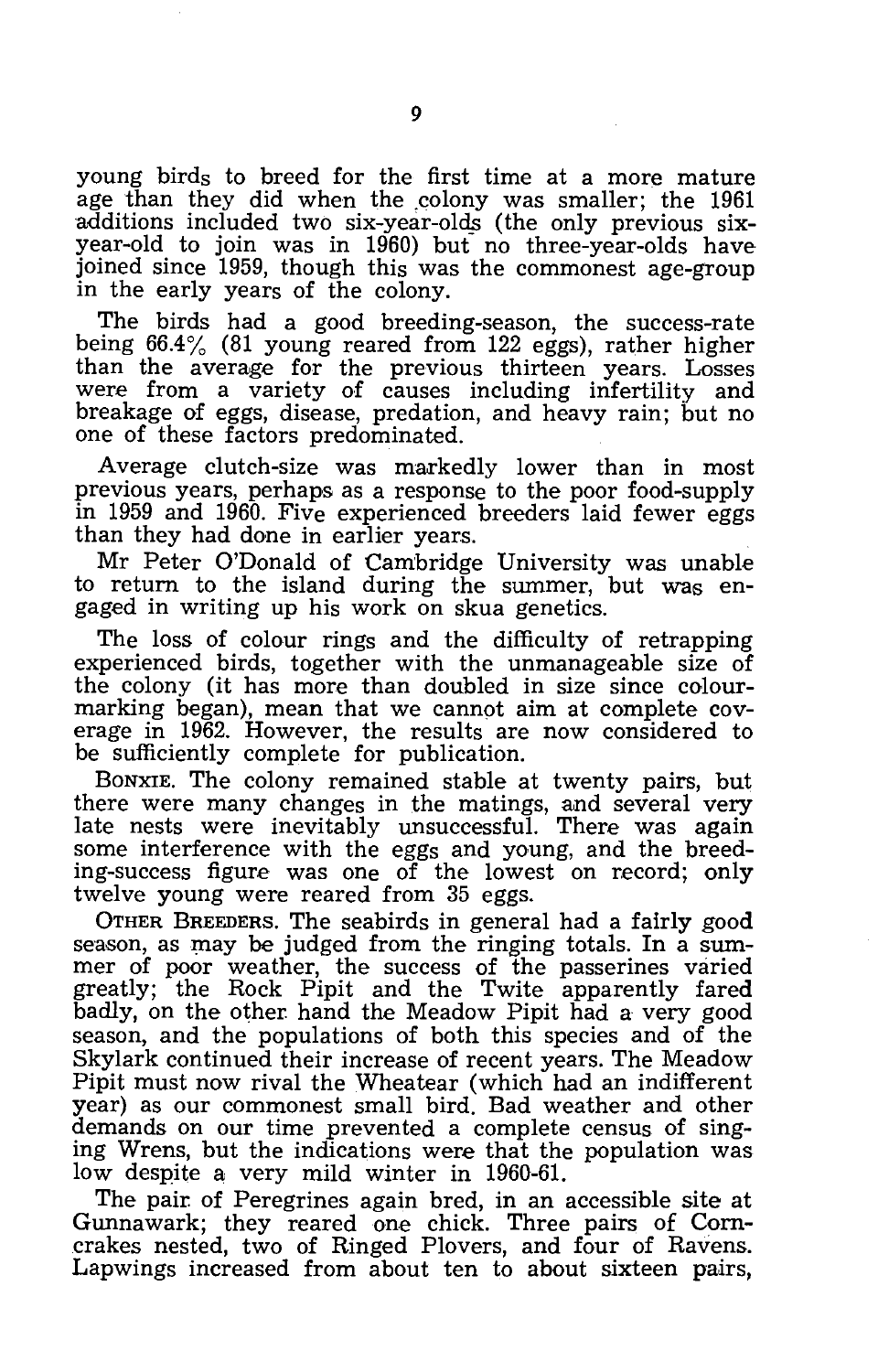and Snipe from one or two to about eight pairs. At least three pairs of Tree Sparrows bred, the first since 1936.

# *Migration*

The spring migration in 1961 was one of the poorest on record. There was a promising start in February, with several very early Stonechats between 17th and 25th, and a few migrant thrushes late in the month, but March can only be described as pitiful (only thirty birds were ringed in the whole month), and May also was very disappointing, with only two little falls of continental birds. The trouble was, of course, persistently westerly winds, often cold and strong.

April was better, bringing one very large fall of Song Thrushes and Robins in south-east wind on the 5th. This Song Thrush arrival was in fact the largest we have recorded; over 800 were seen on the 6th. Other species in this fall included the first Ring Ouzels and Wheatears, a few Wood Pigeons, Fieldfares, and Redwings; and, on the 6th, Mistle Thrush, several Stonechats, Chaffinches, and Bramblings, and a small number of Blackbirds. Most of the spring Blackbirds must have passed further south 'during late March, for there were no significant falls of the species this spring. The main mass of the Song Thrushes and Robins arrived after midday on the 5th, and since they had in all probability been airborne since the previous night, the movement is more likely to have been an instance of lateral drift rather than of downwind-directed flight.

There were few falls of any size in the rest of April, but frequent small arrivals of north-western species such as Wheatears and Meadow Pipits, and more Lapland Buntings than usual, reflecting the invasion of the previous autumn. The first of these arrived on the 17th, and there were up to six daily untill the 29th. We also saw a few geese, Grey Lags, Pinkfeet, Whitefronts, and Barnacles, during these two weeks.

April also gave us some very early records of summer migrants. Chiffchaff and Blackcap were present by the 7ththe latter was ten days earlier than any previous record. The first Willow Warbler, trapped on the 11th, was our second-earliest notice. A Grasshopper Warbler on 16th was our earliest-ever by five days, and Common Sandpiper on 23rd had only been equalled once before. Corncrake, Whinchat and Yellow Wagtail on 27th were all unusually early, and a Wryneck on this day was our first in April, as was a Quail on 30th.

The rarer birds in April included an immature Golden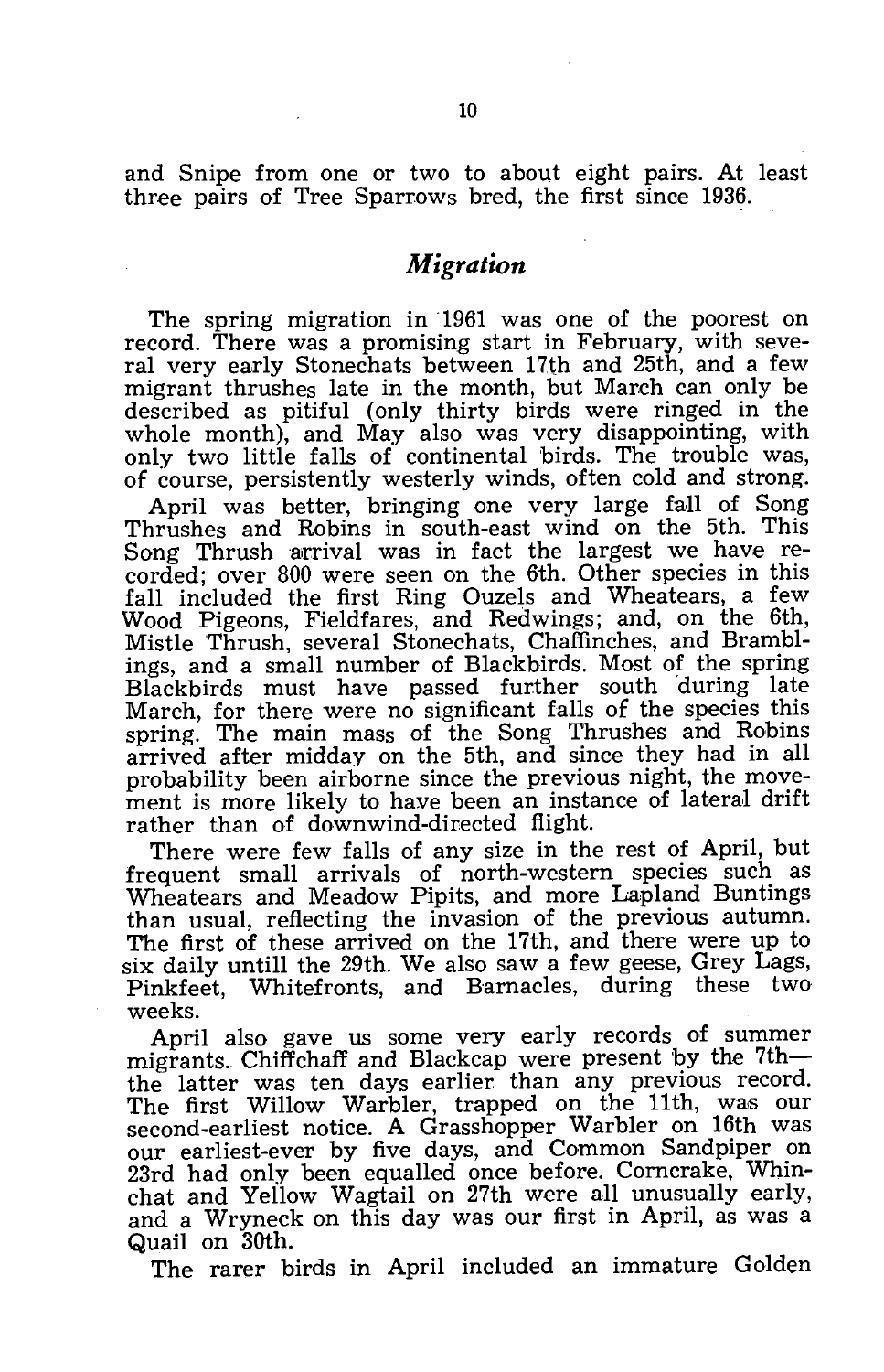Eagle on the 7th and 8th, Great Grey Shrike trapped 8th, Northern Bullfinch 16th, a Shorelark 20th to 30th, and a male Red-headed Bunting 20th-21st.

The only interesting falls in May were small arrivals of Whinchats, Redstarts, Willow Warblers, Pied Flycatchers, and Tree Pipits between 3rd and 8th, with odd Wrynecks, Wood Warbler, and Ortolans; and a similar trickle bringing chiefly the two Whitethroats, Willow Warblers, and Spotted Flycatchers, with Turtle Dove, Wryneck, Icterine Warbler, and several Red-backed Shrikes, beween 29th and 31st. The falls came in the only spells of easterly weather during the month. A Bluethroat and an Ortolan were seen on the 18th, but almost the only other migrants in May were small numbers of hirundines, Greenland Wheatears, and the commoner waders. The only rarities were single Collared Doves on 12th and 24th and a vne adult White-billed Diver on 14th.

A few warblers and flycatchers passed at intervals throughout the month of June. A Nightjar occurred on the 2nd, and a late Bluethroat on the 5th. Another male Redheaded Bunting, from 5th-7th, was obviously a recent escape from the condition of its flight-feathers and tail. Another Wood Warbler was seen on 18th, and a probable Marsh Warbler on the 21st.

. July was extremely quiet, with very small numbers of the usual waders, and these mostly in the last week of the month. In early August, also, most of the migrants were waders; they included Green Sandpipers and Greenshanks, Spotted Redshank (8th), and the first autumn records of the Red-necked Phalarope at Fair Isle; an adult was trapped on the 2nd and a juvenile on the 16th. The wind was "inexorably west" for most of the month and continental birds very scarce. A few Willow Warblers came between the 8th and the 11th, and again, with other warblers, Whinchats, and Pied Flycatchers, on 18th-19th and 31st. A Greenish Warbler was taken on the 19th, Barred Warbler 20th, Stonechat (a very rare autumn migrant) 24th, and a Red-backed Shrike seen 25th. The north-western species were quite well represented. White Wagtails were moving from the beginning of the month; they peaked at forty 25th and fifty 31st. Iceland Wheatears and Meadow Pipits were arriving almost daily in the last ten days of the month; the best days were the 25th and 31st. Another feature of late August was the number of Sooty Shearwaters to be seen from the isle, in earlier years nearly all 'the records have been made on the crossing to Shetland. Up to four were seen on most days from the 21st, and there were more in mid-September.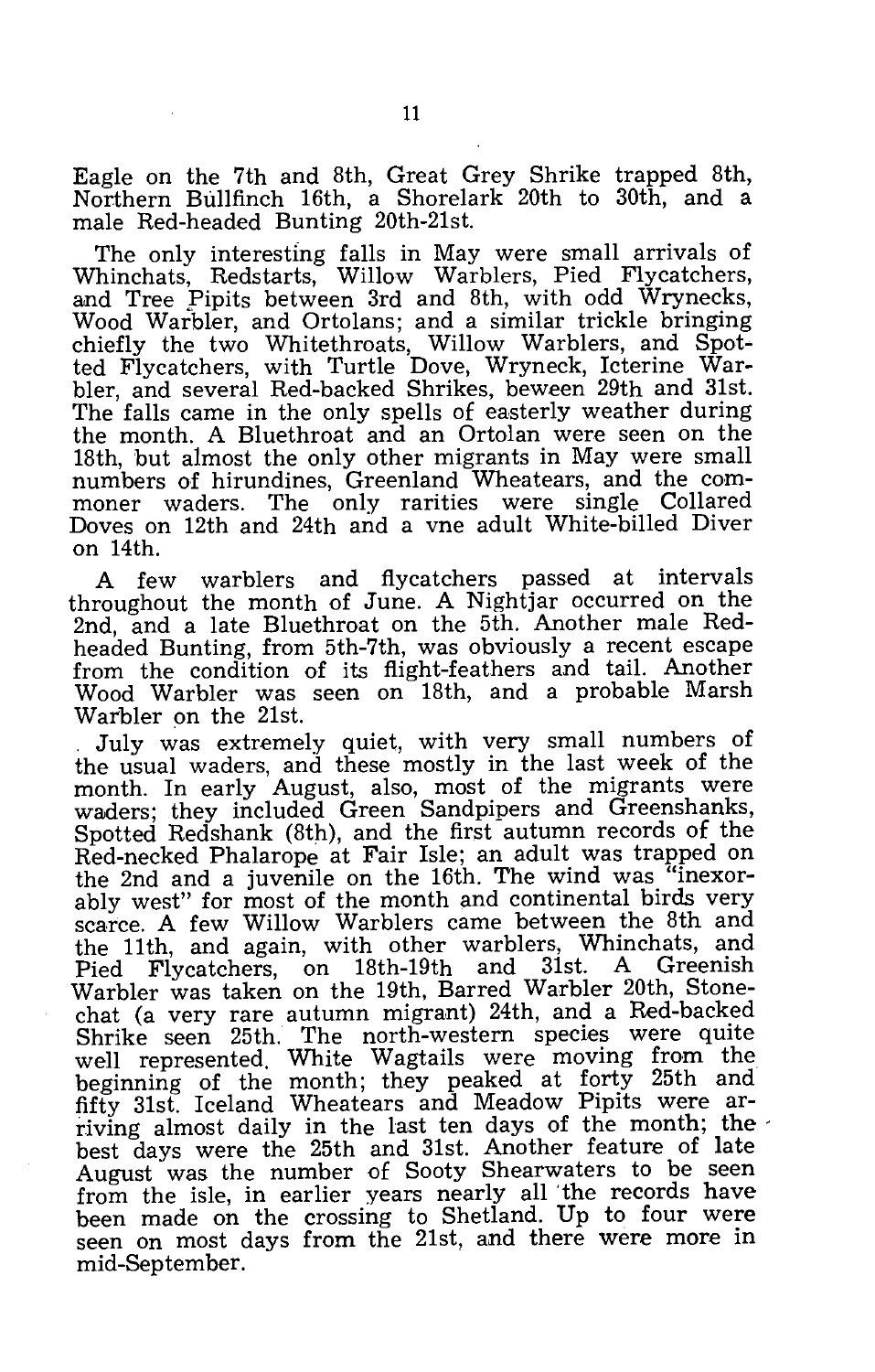September opened with a mixed bag of north-western and continental birds. Wheatears and Meadow Pipits increased on 1st and 2nd, and there were 40 to 60 Golden Plovers on these two days. A juvenile Rose-coloured Starling, the first Lapland Bunting, and a Grey Plover were also seen on the 1st, Turtle Dove and several Garden and Willow Warblers on the 2nd. On the 3rd there was a Water Rail and three or four Lapland Buntings. By the 4th the wind had backed east of south and during the late morning we had a respectable fall of European birds; over 140 Common Gulls, 30 to 40 each of Willow Warbler and Pied Flycatcher, and Wryneck, Bluethroat, Icterine, four Barred Warblers, a probable Greenish Warbler, several Goldcrests, three Scarlet Grosbeaks, Ortolan and Little Bunting; also the first of an astonishing run of Siberian vagrants, the fourth Yellowheaded or Citrine Wagtail for Fair Isle and Britain. Late in the afternoon the wind veered south again, and over seventy White Wagtails came in. Most of the commoner species were much reduced on the 5th, though the rarer ones stayed for some days. From this time there was very little movement for over a week, though the first Snow Bunting was present on the 8th and perhaps the oddest "migrant" of the year was a very large domestic goose shot in flight on this day!

A few continentals, including another Little Bunting, came in with a backing wind at midday on the 13th. Lapland Buntings increased to twenty-six by the 15th. A notable passage of Common/Arctic Terns occurred on the 14th and 15th, with a Sandwich Tern on the second day, and several Sooty Shearwaters and numbers of Common Gulls were also going by. The 16th brought a south-westerly hurricane of over 100 m.p.h. and our only American bird of the year, a Pectoral Sandpiper, the first to be recorded on the isle; it was caught on the 17th. The passing of this hurricane, on the 17th, left us with a considerable number of waders including over 150 Lapwings, 70 Golden Plovers. 50 Turnstones, 50 Redshanks, and smaller numbers of Ringed Plovers, Curlews, Bar-tailed Godwits, Dunlins, Ruffs; and also, most surprisingly, about fifteen Swallows. Next day, in moderate southerly wind, at least sixty Swallows, a dozen House Martins, and a steady trickle of Meadow Pipits and Twites . came south from Shetland to the North Light and across the island. Presumably the hirundines had been carried far to the north by the hurricane, for such numbers are quite exceptional at Fair Isle in the autumn.

South-east wind resumed on the 19th, and continental migrants were coming into the isle from mid-morning throughout the day, and still arriving at dusk. They included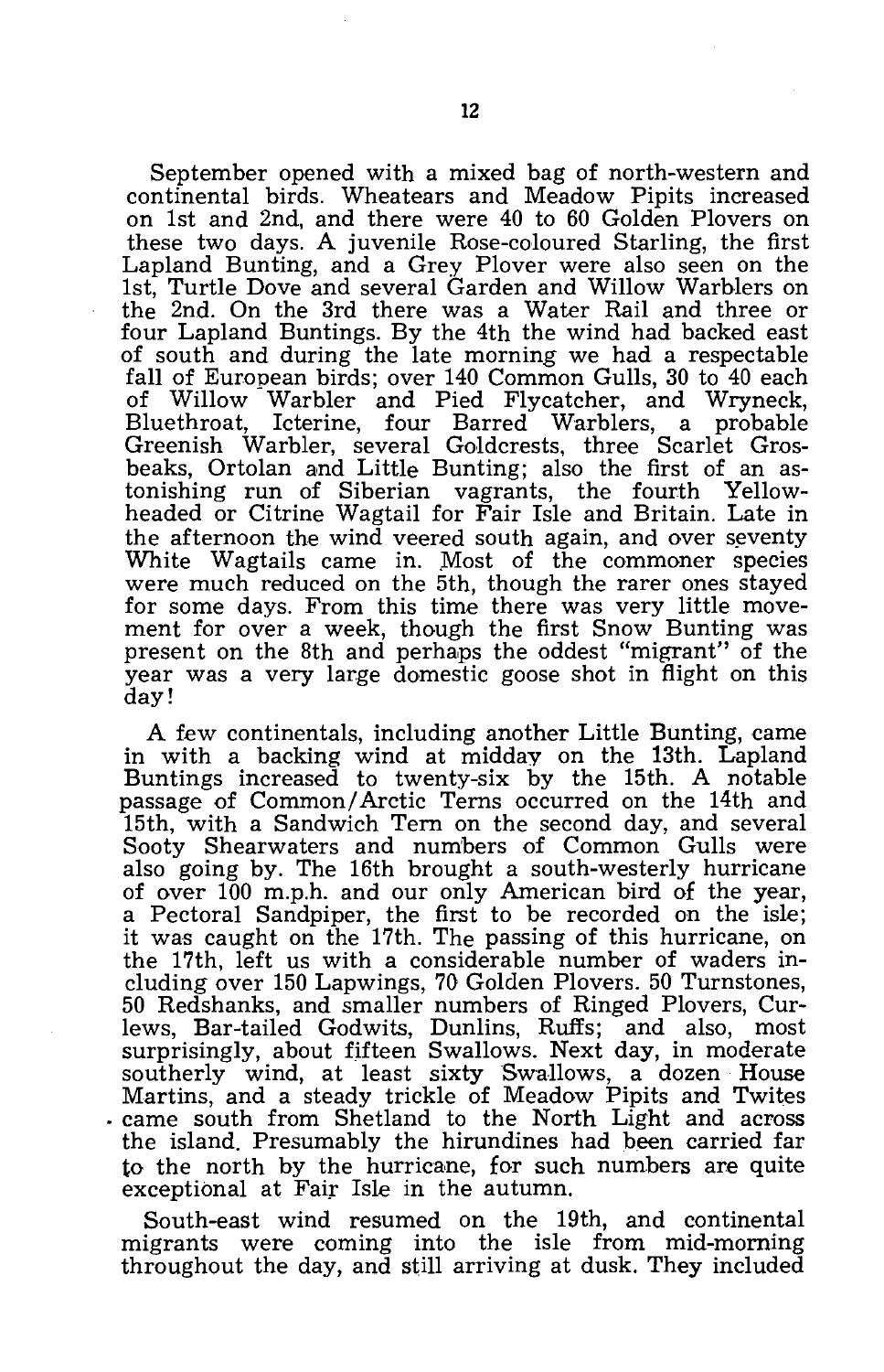small numbers of most of the commoner thrushes, the small chats (including a Stonechat) and the *Sylvia* warblers, with uver twenty Chaffinches, 4 Siskins, Pied and Red-breasted Flycatcher, and Red-backed Shrike. On the morning of the 20th the wind had gone westerly and the arrival ended, but we found over 300 Chaffinches, over forty Siskins, 85 Lapwings, a Bluethroat, several Robins, Pied Flycatchers, and Hedge Sparrows, a Barred Warbler, a few Mealy Redpolls, Bramblings, and Reed Buntings. An almost-certain Honey Buzzard flew over in the evening. This Chaffinch movement was over two weeks earlier than any other big autumn passage in our records, and Kenneth Williamson has suggested that it was more probably an irruptive movement in a year of very high population, than a normal migration. The arrival ties in with the start of an unusual Siskin irruption and it is likely that the exceptional numbers of Hedge Sparrows this autumn (in some years there are none) and the protracted if unspectacular falls of Mealy Redpolls were also of an irruptive nature.

On 21st September most of the soft-billed birds had passed on. The Chaffinches decreased on the 22nd, when there was just one outstanding new bird, the first Scottish Bonelli's Warbler. The wind remained south-west from 22nd to 27th, with few new arrivals, but the Siskins increased to over seventy on the 23rd, and there were about fifteen Hedge Sparrows. The 24th was another one-bird day, when the River Warbler was added to the British avifauna. Many of the finches left on the 25th, when over 1000 Meadow Pipits passed south during the morning, and a fairly large fall of Greenland Wheateaters occurred. Two intereseting birds on the 25th were Grasshopper and Arctic Warblers, both trapped. Over 80 Snow Buntings were seen on the 27th. From 28th to 30th we had another S to SSE gale, the aftermath of another hurricane. As in the one ten days earlier, waders increased considerably and there was a strong passage of terns, chiefly on the 29th. A Dotterel was seen on this day, Grey Plover and Wood Sandpiper on the 30th, when a few night-migrants included another Red-breasted Flycatcher.

October was perhaps the most exciting month for both quantity and variety of migrant birds, since the observatory began. It was the first migration-month in which we trapped over 1000 birds. During the first eight days the wind was persistently south-east, fresh or strong, and this was the best period for common birds. The movements began on the 1st with about 250 Redwings, 50 Song Thrushes, 120 Siskins and 120 Chaffinches, and over 200 Common Gulls together with a wide selection of other small birds—Stonechat, three Reed Warblers, two Yellow-browed Warblers, two Red-breasted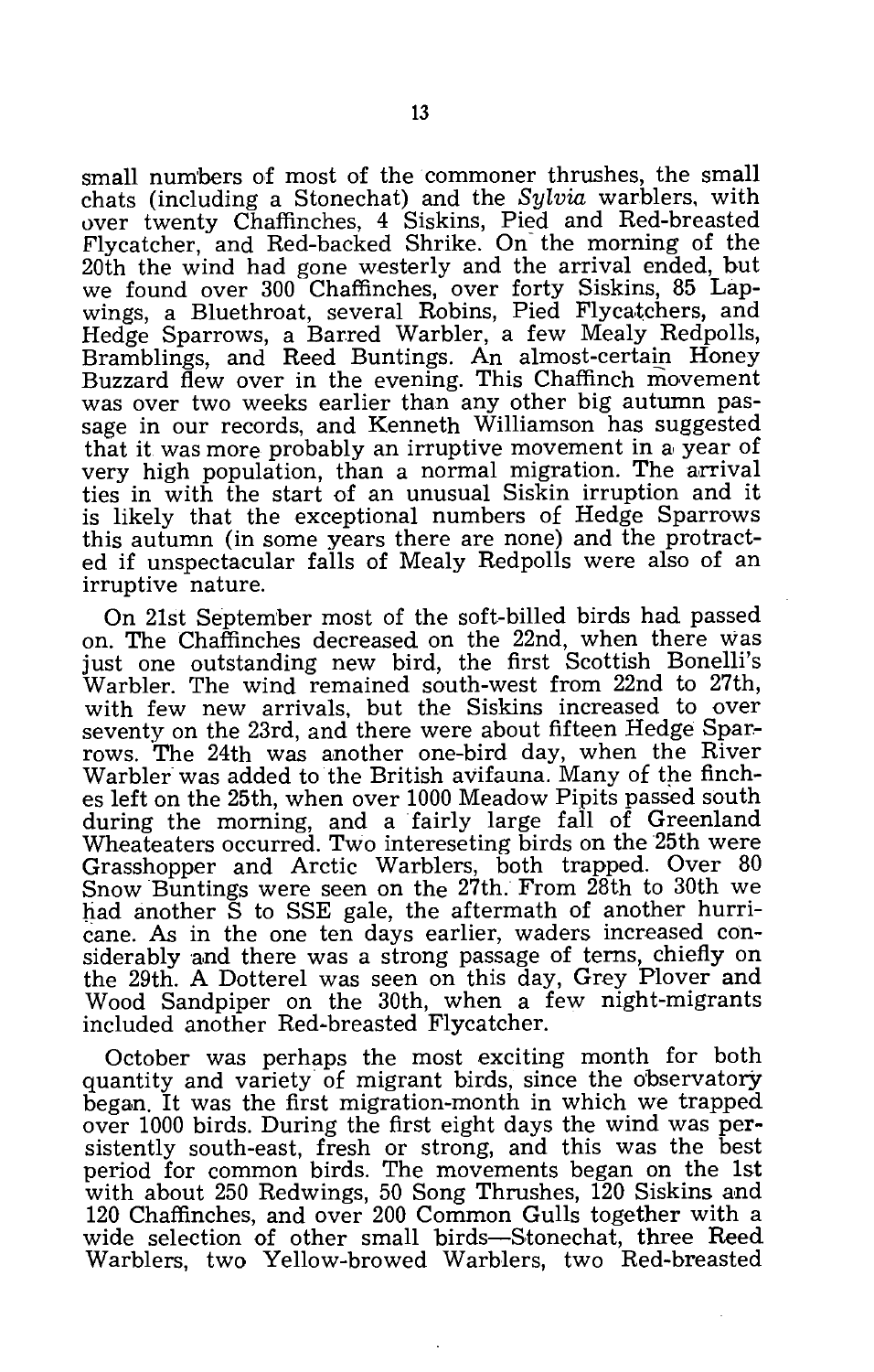Flycatchers, two Mealy and a Lesser Redpoll, two Little Buntings, and others. There was also a diurnal passage of about 500 Skylarks, with Meadow Pipits, Starlings, and Twites. The Chaffinches increased to over 300 on the 2nd, and we saw about 25 Dunlins, two Little Stints, four Stonechats, and a Lanceolated Warbler. The latter earned the title of most elusive bird of the year, but was finally captured eleven days later. The rush was resumed on the 3rd. This time there were over 300 Redwings, 250 Song- Thrushes, 75 Goldcrests and smaller numbers of Robins, Redstarts, and Pied Flycatchers. Several Blackbirds and Ring Ouzels also came, a new Yellow-browed Warbler, and the island's third Blue Tit. Redwings increased again on the 4th and though the other totals were much the same, it is likely that there was an overnight change of oopulation. Dunlins increased to thirty-five, there were two Bluethroats. more Blackcaos and Garden Warblers, and two Red-breasted Flycatchers. The arrival grew stronger on the 5th, with the influx of over 500 Robins during the day: a dozen Chiffchaffs and as many Jack Snipe. Bramblings, and Reed Buntings appeared, and the common thrushes increased a little. A Great Grev Shrike was seen. There were few changes on the 6th except for a few more Blackbirds and Chiffchaffs, a Black Redstart, two new Reed Warblers, and a late Scarlet Grosbeak, but on the 7th Redwings numbered over 500 and Blackbirds and Snow Buntings over 100, and there were several Continental Wrens and two Great Grey Shrikes. Nearly all the common migrants increased on the 8th: Redwings now totalled over 1000, Blackbirds and Chaffinches 200, Siskins 120 and Bramblings 80. Some Song Thrushes and Robins replaced others which had left and there were more Starlings about. Dunlins increased to over sixty, a phenomenal score at Fair Isle, particularly in October. There were more Redstarts, Tree Pipits. three Bluethroats, a Turtle Dove and a Richard's Pipit. On the 9th we saw over 2000 Redwings, over 200 Song Thrushes, over 250 Blackbirds, and other newcomers included some 20 Fieldfares, two Shorelarks, several Swallows, and another Yellow-browed Warbler.

The wind veered SW on 9th October and the supply of continental birds dwindled, but there was a new immigration from the north-west. Wheatears had a late peak of over 100 on the 10th, and eight grey geese passed. On the 11th there were at least forty geese, including 18 Grey Lags and several Whitefronts and Pinkfeet. On the 12th over 200 Iceland Redwings came in, with some 30 Whooper Swans and over 50 Golden Plovers. Some forty swans flew over on the 13th, and nine Long-tailed Ducks passed by. We also found a female Siberian Stonechat (the third for Britain, trapped on the 17th), a Little Bunting, and rediscovered and caught the Lanceolated War-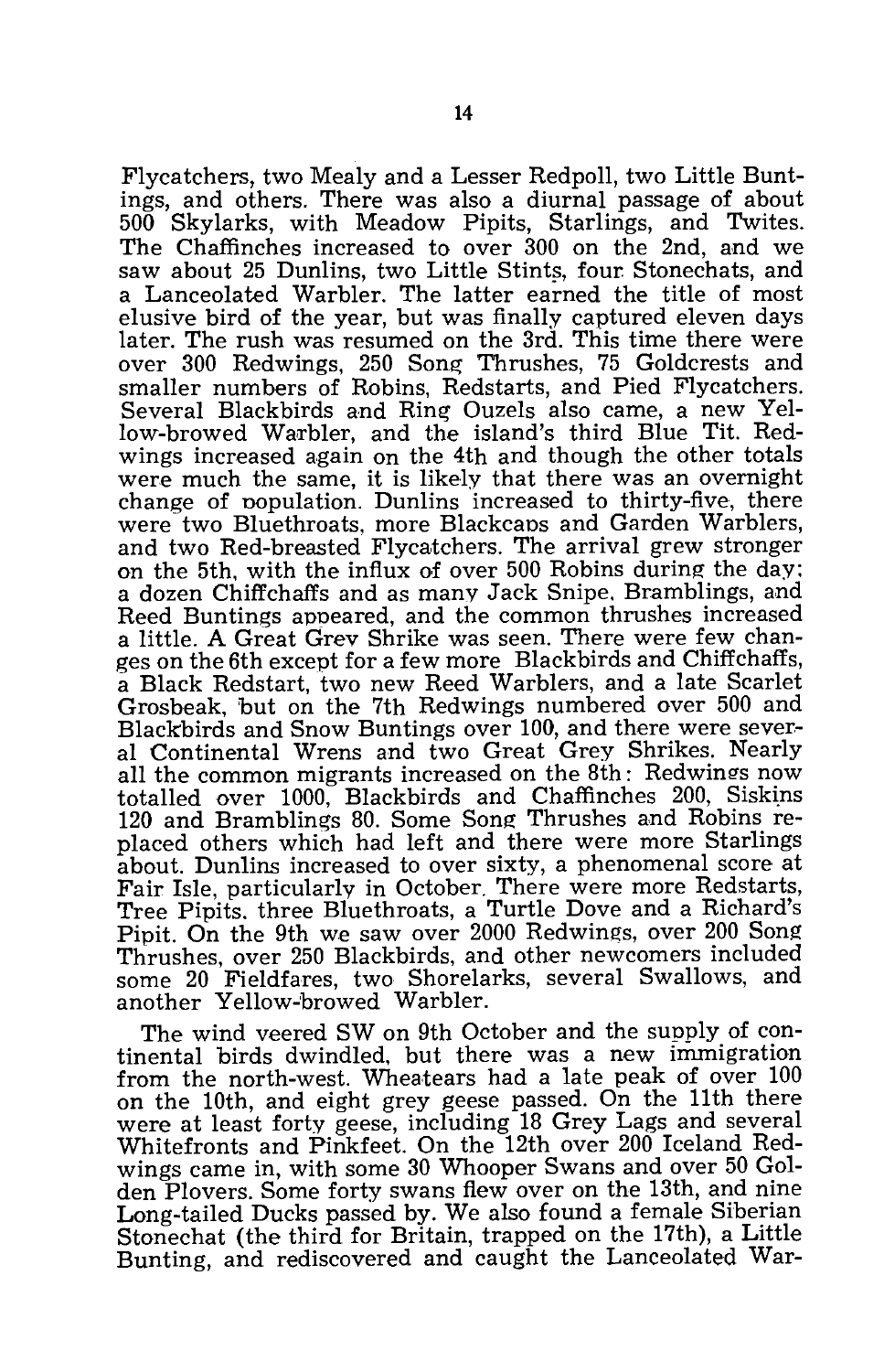bIer. Although the wind continued west of south. a fall of over 800 Continental Redwings came on the 14th, with over 100 Blackbirds, 120 Robins and 50 Song Thrushes. The event of the day was the discovery and capture of a Dusky Warbler, the second for Britain. Most of these continentals passed on during the 15th and 16th, but the 16th saw another sizeable fall of Iceland Redwings. On the 17th, with the wind veering NW to N there were more waterfowl; a few ducks, a dozen geese (six Grey Lags) and 14 Whoopers. The goose passage continued in a NE to N gale on the 18th, with a total of at least forty-five birds, mostly Grey Lags but including six Pinkfeet. The first Glaucous Gull of autumn was seen. A few more continentals also came in; small numbers of Woodcocks and Fieldfares, Redstart and Black Redstart, another Richard's Pipit (trapped), and a female Dusky Thrush, the first for Scotland, which was eventually trapped on the 19th. The other excitement of the 19th was a party of four Coues's Redpolls, of which two were caught. Another fifteen geese passed, mo§t of them Pinkfeet.

With a strong east to south-east wind on the 20th and 21st, continental birds were passing again. Redwings numbered about 400 on the first day, with some sixty Fieldfares and a few Blackbirds, 25 or more Goldcrests and Siskins, a Northern Bullfinch and a late Common Sandpiper. Redwings, Blackbirds, and also Woodcocks increased further on the 21st, with about 45 Bramblings, a Moorhen, and a Great Tit (which stayed to winter in the isle). Nine more Whoopers passed south. Numbers changed little in stormy weather between the 22nd and 25th, though 23 Whoopers passed on the 22nd, and a Rednecked Grebe was seen on the 25th. This gale was the tail of yet another of the string of hurricanes which devastated parts of the Caribbean area during the autumn, and once again there were signs that sea-birds and waders had been carried far offcourse. An Arctic Skua on the 25th and a Manx Shearwater and a Comic Tern on the 26th were all extremely late in these latitudes, and the occurrence of seven phalaropes (three Rednecked, one Grey, and three indeterminate) on the 26th was unprecedented in the Fair Isle records. Kittiwakes were seen in unusual numbers for the time of year, and Redshanks Dunlins, and Common Gulls increased. Two or three late Swallows were also seen. The same wind, though west of south, also brought more Blackbirds (150), a dozen Yellowhammers, three Ring Ouzels, and other European birds, and some 15 Lapland and over 150 Snow Buntings, on the 26th. On the 27th we found a Bluethroat, a very late Northern Willow Warbler, several Goldcrests, five Mealy Redpolls, more Skylarks, about 50 Bramblings, and another Little Bunting. This bunting was present until mid-November. The 28th was a notable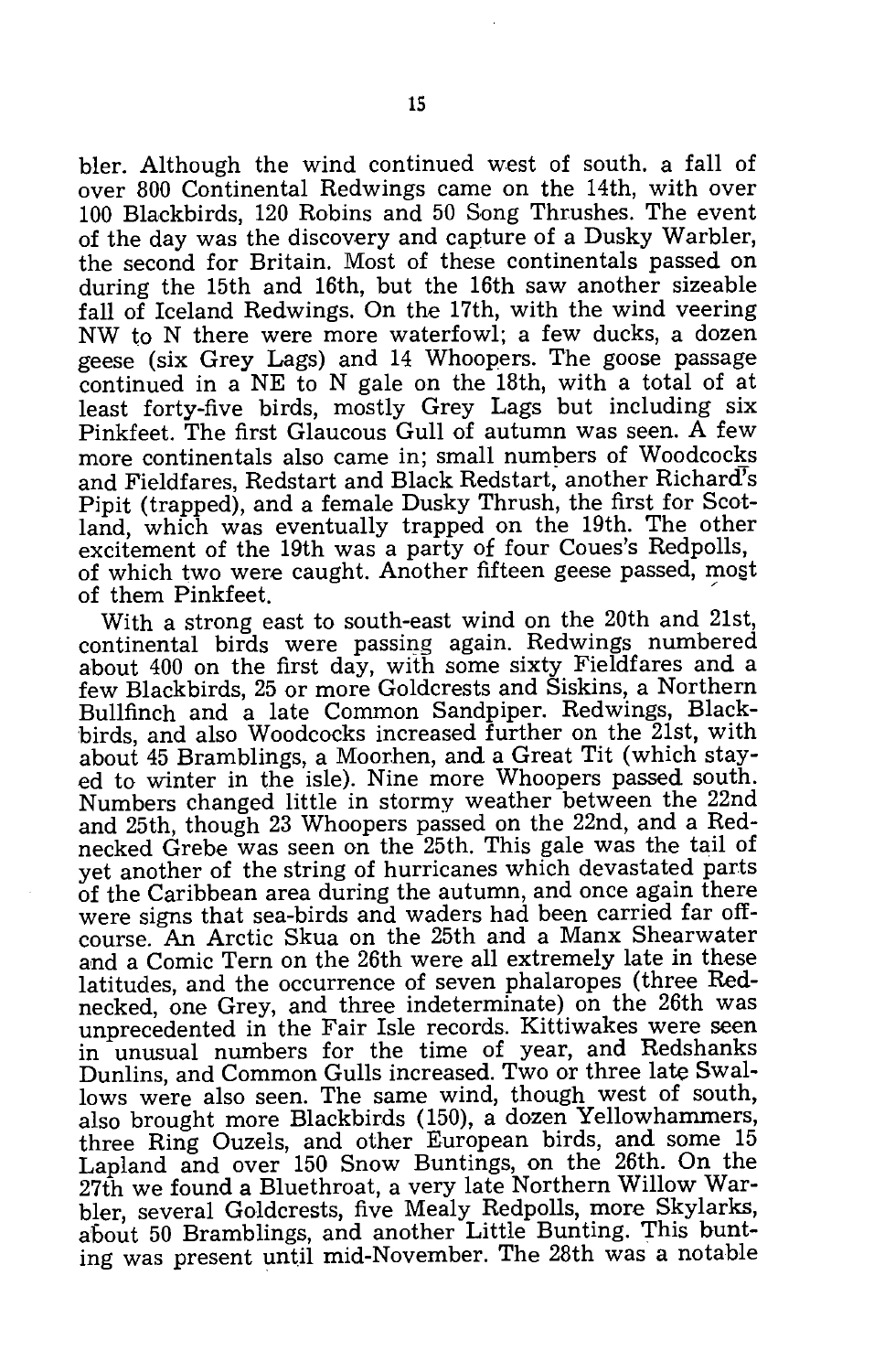day for north-western birds, with over 300 Iceland Redwings and as many Snow Buntings (these increased further on the 29th), a passage of Cormorants and Goldeneyes, and more geese than the islanders can ever recall. We saw well over 150 in total; most if not all were Grey Lags. Thirteen Whooper Swans passed north. Among the few continental birds, a Greenfinch was seen on the 28th, and a late Pied Flycatcher on the 29th. A dozen Pinkfeet and a few Grey Lags were present on the 31st.

On the 1st and 2nd November there was a small arrival of Iceland Redwings, and over 70 geese, at least thirty of them Grey Lags, were about on the 2nd. Most of these had gone by the 4th. On the 5th, with the wind still westerly, we had a small influx of Woodcocks, Continental Redwings, and Blackbirds, with a few Fieldfares and four Waxwings. Woodcocks were abundant next morning (over 120 were shot in the day) but Blackbirds were scarce until midday, when big parties, with Redwings, came in upwind from the north-east, and nearly eighty were trapped before nightfall. Some 20 Siskins were also seen. On the 7th, in a southerly gale, there were *even* more Blackbirds (at least 800 seen) and over 100 Fieldfares, but fewer Redwings and hardly any Woodcock. Two Northern Bullfinches and a Blackcap were found. The Blackbird numbers decreased graduaUy during the next four or five days. On the 8th a Long-eared Owl was seen, and three Rooks, another Blackcap. The rest of the month saw no falls of any size, but there were fifteen more Siskins and another Bullfinch on the 13th, and several Siberian Chiffchaffs between the 14th and 21st. A last Waxwing was present on the 14th, a Black Redstart 17th (seen again on 29th), a Mealy Redpoll from 19th. Late Blackcaps were seen on the 19th, 20th, and 28th. Eleven more Grey Lags passed on the 20th, and a few Woodcocks and thrushes arrived on the 23rd. Snow Buntings were unusually scarce, peaking at 150 6th and 180 15th.

Early December had a spell of arctic weather with deep snow between the 3rd and 9th, but there were no large weather-movements except for Snipe, which increased markedly on the 4th and 5th. Thirteen Grey Lags passed south on the 3rd, nine Pinkfeet and several Grey Lags were seen next day, when another Siskin and a Wood Pigeon were also present. Five to six Whoopers were resident from the 7th to the 10th. A fresh SE breeze brought the thaw on the 9th, and on this day or the 10th over  $75$  Fieldfares, a few Woodcock, Blackbirds, Redwings and four or five Mealy Redpolls came in. At least one of these Redpolls was still present at the end of the year. Many gulls came ashore on the 13th, and a raid on a roost at Buness after dark resulted in the capture of 53 Great Black-backs and 55 Herring Gulls, one with a Moscow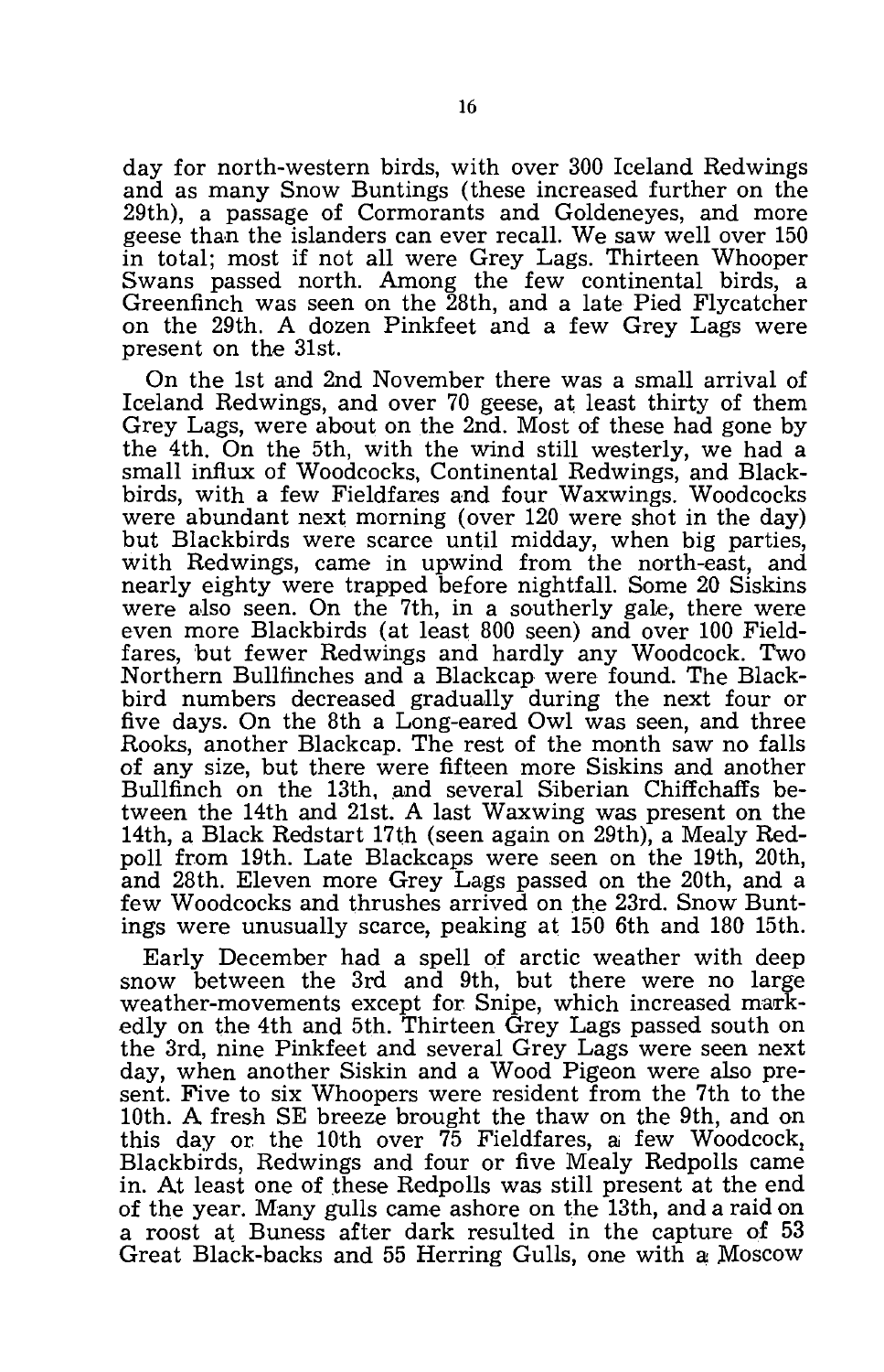ring. On the 14th a fine male Northern Bullfinch was trapped, and on the 15th a few more Blackbirds arrived. A solitary Pinkfoot was shot on the 22nd and two more seen on the 29th. On the 23rd and 30th a Snowy Owl was reported (this was seen again in early January). Two late Siskins flew over the 24th.

The record total of 187 species was observed on the island during 1961; seven of these were new to the island.

# *The Traps*

The Joint Schools trap was badly damaged by winter gales and was demolished in August and replaced by a small ditchtrap. An entirely new large single-dyke trap, the Hjon Dyke, was constructed in the same month over the dyke above the gully trap, and it had a successful autumn. The other traps were not substantially altered.

In a season of very unstable weather it was seldom possible to use full-scale mist-nets, but increased use was made of single-panel nets and of larger ones set on short poles. The dazzling technique was used with even greater success than in earlier years, accounting for some 200 birds including Wigean, Grey Lag, the bulk of our gull and wader catch (including the Pectoral Sandpiper), and a variety of ground-roosting passerines.

# *Ring,ing*

The year's ringing total was 5656 birds of 111 species, an increase of over 500 birds over the previous record of 1960. Forty-nine of these birds were ringed for us by Magnus Sinclair, in Unst. The leading scores were Puffin 591, Blackbirf 547, Meadow Pipit 534, Shag 531, Wheatear 517, Starling 415, Robin 392, Fulmar 257, Redwing 235, Rock Pipit 163, Arctic Skua 105, Song Thrush 99, Twite 96, Herring Gull 71, Great Black-back 63, Chaffinch 61, and Goldcrest 51. Eleven species were ringed by the observatory for the first time: Grey Lag Goose, Peregrine, American Pectoral Sandpiper, Red-necked Phalarope, Dusky Thrush, River Warbler, Bonelli's Warbler, Dusky Warbler, Richard's Pipit, Rose-coloured Starling, and Arctic Redpoll. Other notable captures were Green Sandpiper, Lanceolated Warbler, Icterine Warbler, Greenish, Yellowbrowed, and Arctic Warblers, two Northern Bullfinches, two Red-headed Buntings, and Little Bunting. One very distinctive race, the Siberian Stonechat, was ringed for the first time in Britain.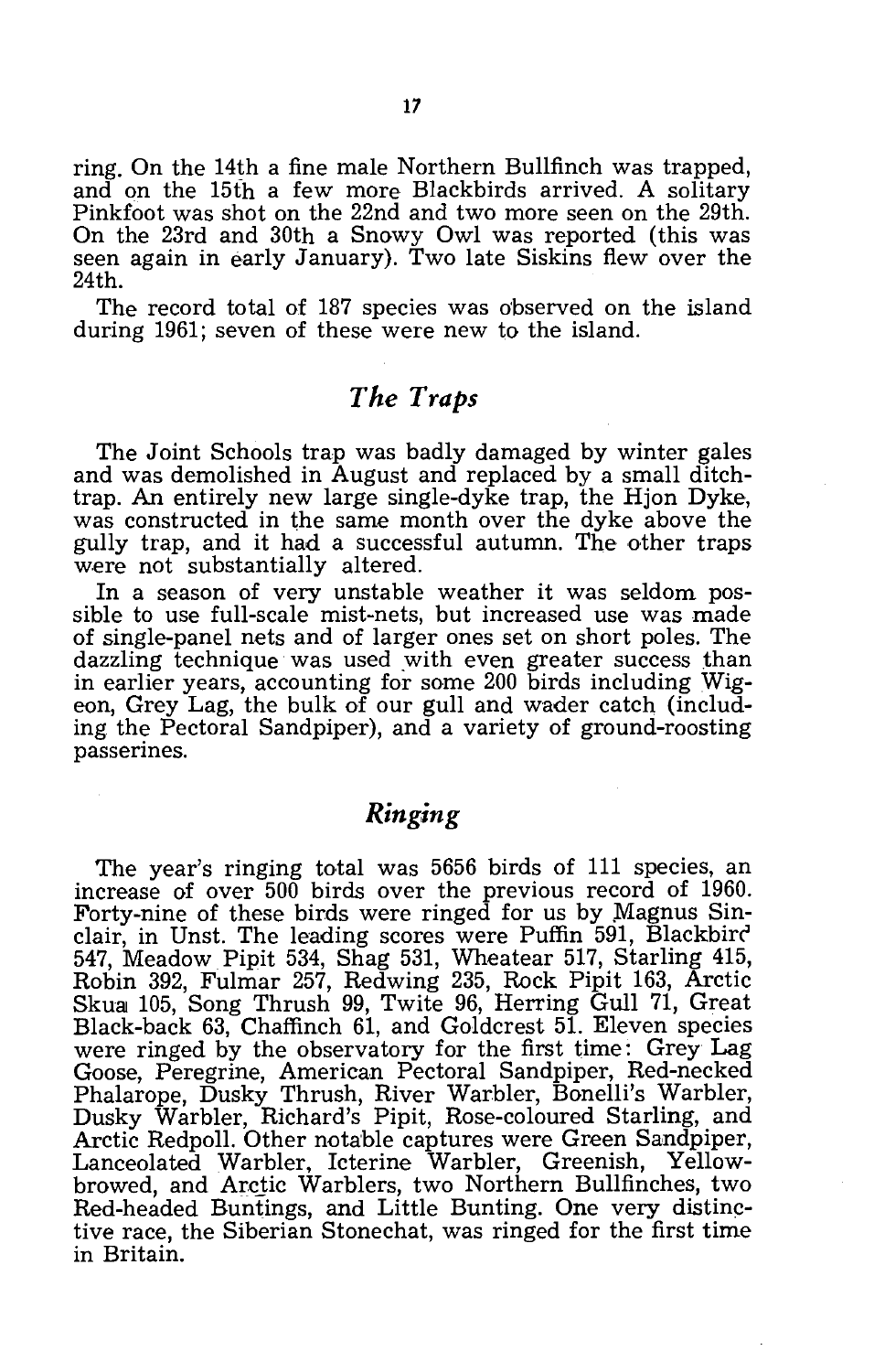The annual ringing-totals since 1948 are shown below:

| <b>SEASON</b> | <b>TOTAL</b> | No. of Species |
|---------------|--------------|----------------|
| 1948          | 288          | 38             |
| 1949          | 1505         | 63             |
| 1950          | 2366         | 74             |
| 1951          | 2236         | 77             |
| 1952          | 1933         | 74             |
| 1953          | 2552         | 80             |
| 1954          | 2367         | 75             |
| 1955          | 2478         | 82             |
| 1956          | 3313         | 81             |
| 1957          | 2925         | 87             |
| 1958          | 4579         | 101            |
| 1959          | 4761         | 116            |
| 1960          | 5109         | 112            |
| 1961          | 5656         | 111            |
| GRAND TOTAL:  | 42068        | 181            |

#### *Reco'Yeries* **1961**

Sixty-nine recoveries of birds ringed by the observatory were reported during the year, and four birds ringed elsewhere were found on the island. Full details are being published in the June 1962 issue of the *Bulletin.* 

A young *Fulmar* ringed in 1959 was caught off the Murmansk coast of northern Russia in late September 1960. Twenty-two *Shags,* all ringed as young on the island, were reported elsewhere: five in Shetland, six in Orkney, two in Sutherland, three Ross, one Moray, two Aberdeenshire, one in Angus, and two in south-west Norway. A *Merlin* trapped in September 1954 was caught in the Landes (SW France) in late November 1961. One of the 1961 *Oystercatcher* chicks had reached Morcambe Bay by 19th August. Our first recovery from Asia was a *Bar-tailed Godwit* ringed in September 1956 and killed at Noril'sk near the mouth of the Yenesei in north Siberia in June 1960.

A *Bonxie* ringed in Unst by Magnus Sinclair in July 1961 was taken off the west coast of Portugal in early November. Three young *Arctic Skuas* from Fair Isle were reported: a 1956 chick from Foula in July, and two 1961 birds, from the Baltic coast of Germany in August and from western Norway in September. A young *Great Black-back* of 1960 was at Lerwick in July 1961, and *Herring Gull* chicks ringed in 1958 and 1960 were respectively in East Lothian in summer 1960 and at Fraserburgh in August 1961. A young *Lesser Black-back*  ringed in 1960 was found shot at Lough Beg in Northern Ireland in September of the same year. Two *Razorbills* and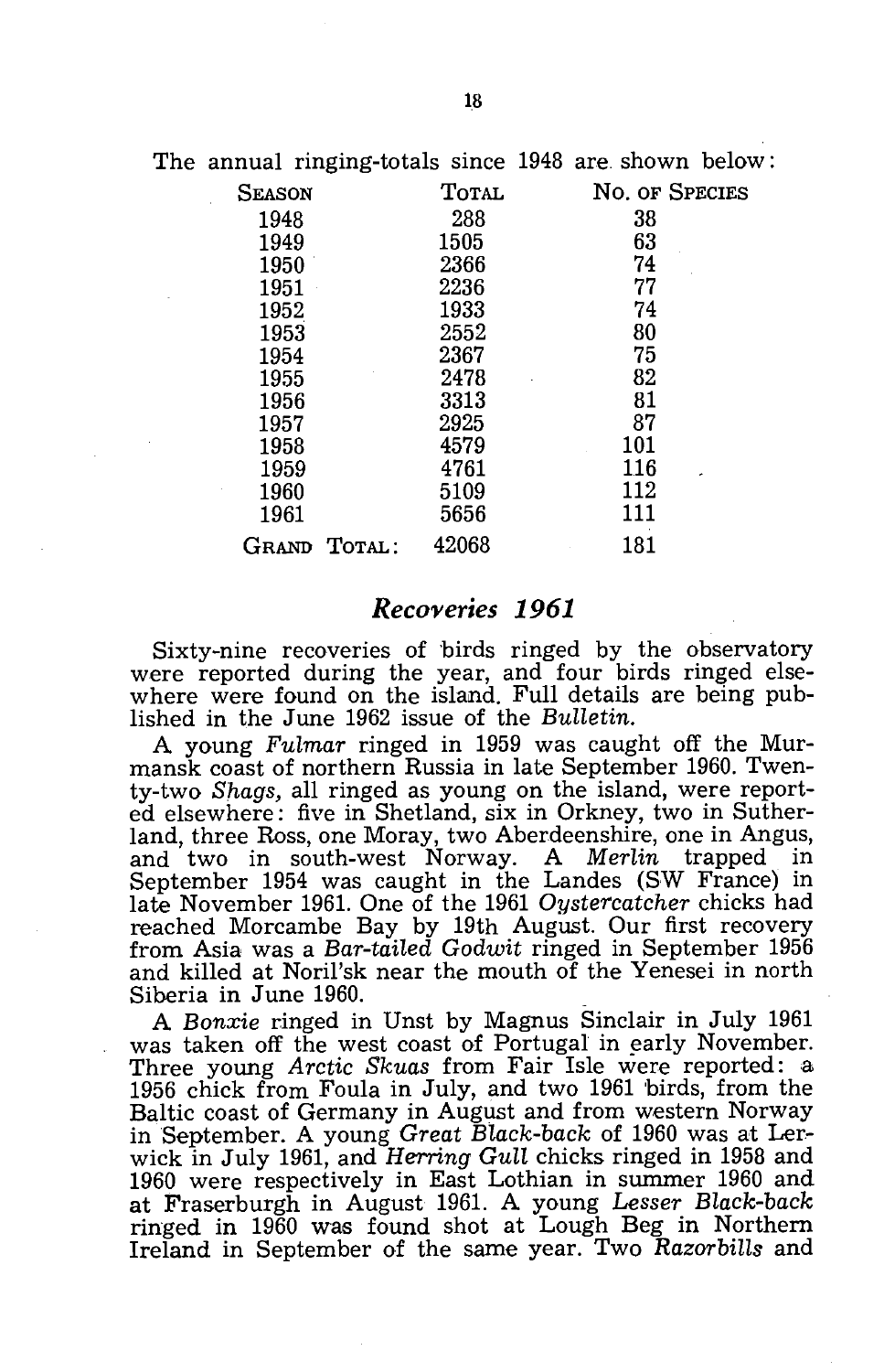two *Guillemots*, all ringed as chicks, were killed in western Norway; three of them at the same place, Boknfjorden, between 29th September and 2nd October. A young *Tystie* marked in 1960 was found dead at North Ronaldsay, Orkney, in July, 1961..

A migrant *Song Thrush* ringed on 6th April 1960 was caught near Dunblane, Perthshire, on 28th June 1961. This bird was thought to be of continental origin and the time and place of recovery is therefore most intriguing. An *Iceland Redwing*  ringed 12th October 1961 was found near Sogndal in southwest Norway on 2nd November. Ten *Blackbirds* ringed on passage at Fair Isle were recovered. Six of these were presumably, from the date of recovery, in or near their breeding area, three in western Norway, two in south Sweden, and one in Schleswig-Holstein. Two others were recovered in November, in western Norway and at the Outer Dowsing Light-vessel off Norfolk; and two later in the winter in Suffolk and Donegal.

There were six reports of *Wheatears.* Five of these were local-bred; one taken in the Landes in September, two in SW Spain in October, one in N. Morocco in November (our first Wheatear from N. Africa) and the fifth in S. Spain in February. The other recovery was of a Greater Wheatear caught in late September and killed in the Gironde a month later. Three *Robin* recoveries came in: one ringed April 1960 was found at Gorleston, Norfolk, in March 1961; another ringed April 1961 at Staithes, Yorkshire, in November; and one ringed 12th October 1961 was near Chateau Thierry (east of Paris) by 16th November.

Our first recovery of a *Hedge Sparrow'* came from a bird ringed on 29th April 1961 and retrapped nineteen days later on Heligoland. Five *Meadow Pipits,* three of them certainly hatched on the island, were reported, one from the Gironde in October and four from SW Portugal between November and January. Two local-born *Starlings,* both over three years old, were found in Orkney, and a presumed immigrant ringed 2nd December 1960 was at Risor in W. Norway in April 1961.

Three of the four "foreigners" found in the isle were gulls: a first-winter Great Black-back found dead in February had been ringed on the Great Ainov Islands in the Barents Sea (N. Russia) the previous June; a young Lesser Black-back from Aith in Shetland reache dus two months later; ringing details of the Russian-ringed Herring Gull caught in December are still awaited. The fourth capture was a Robin, ringed at Amsterdam in October 1960 and recaught at Fair Isle on 6th April 1961.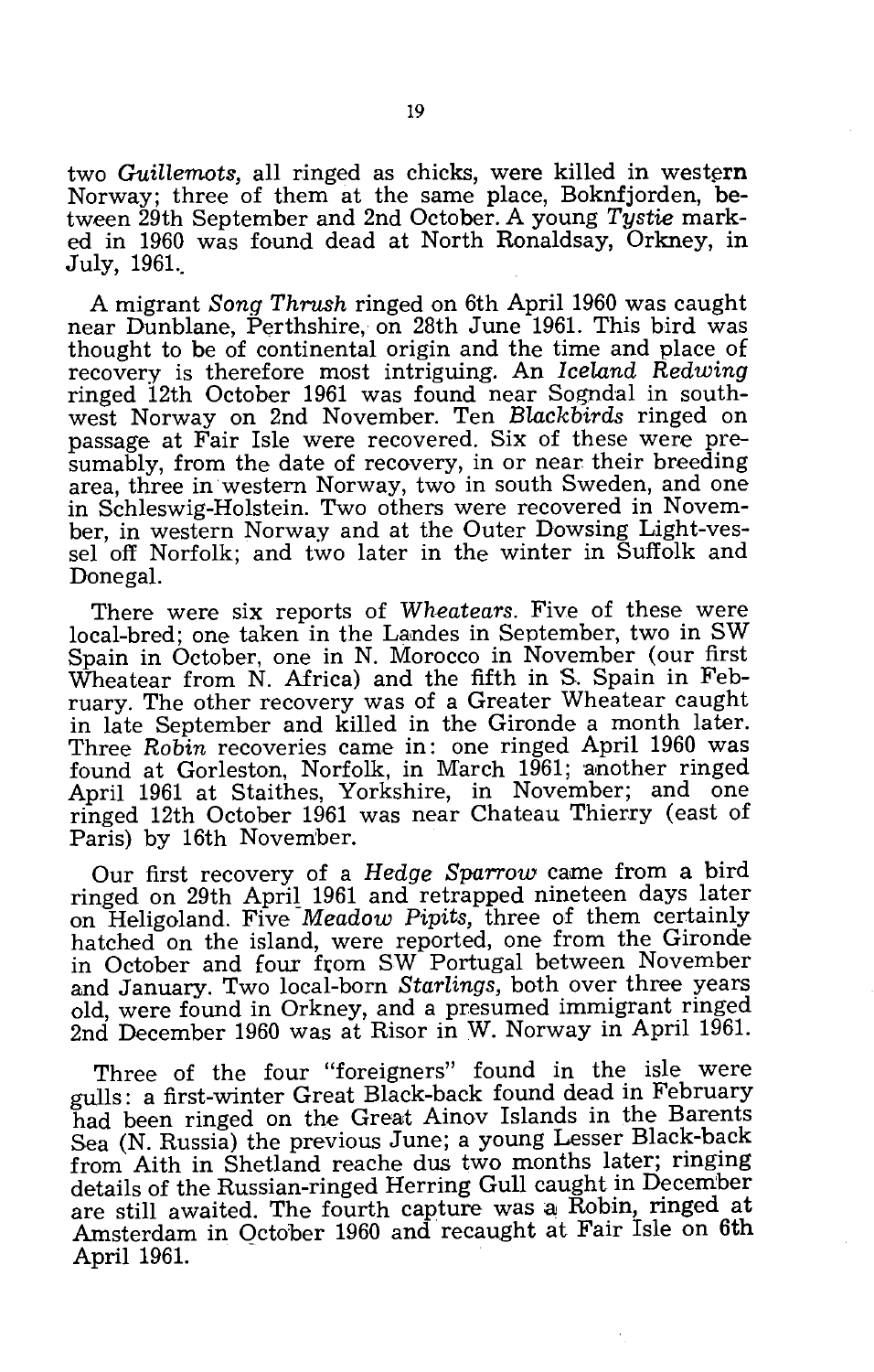# *Publications*

The *Bulletin* Vol. 4, No.6 appeared on time in June 1961; No. 7 suffered from the usual seasonal delay and was sent out early in 1962. The Annual Report for 1960 was published in November.

The following notes and papers relating to work done on the island were printed during the year:

- DAVIS, Peter. Autumn Migration, 1960 (at Fair Isle). *Bird Migrartion* 1: 249-251.
	- Lanceolated Warblers at Fair Isle, and the problem of Identification. *Brit. Birds* 54: 142-145.

Red-tailed Shrike at Fair Isle. *Brit. Birds* 54: 209-210.

DELANY, M. J. and P. E. DAVIS. Observations on the Ecology and Life-History of the Fair Isle Field-Mouse *Apodemus sylvaticus fridariensis* (Kinnear). *Proc. Zool. Soc. Lond.* 136: 439-452.

MILNE, B. S. Yellow-headed Wagtail at Fair Isle. *Brit. Birds*  54: 125-126.

STANSFIELD G. The Collection of Fleas from Fair Isle in 1956. *Parasitology* 51: 367-371.

WILLIAMSON, Kenneth. Sequence of Post-Nuptial Moult in the Starling (at Fair Isle). *Bird Migration* 2: 43-45.

A thesis entitled "Fair Isle, An Economy in Transition" by Brian Armitage, was deposited in the library.

The Warden also contributed a review to *British Birds,* a brief summary of the spring migration, 1961, to *Bird Migration,*  an account of the rare birds in autumn 1961 to the Times *Weekly Review.* He also took part in two broadcasts on the B.B.C. Scottish Home Service.